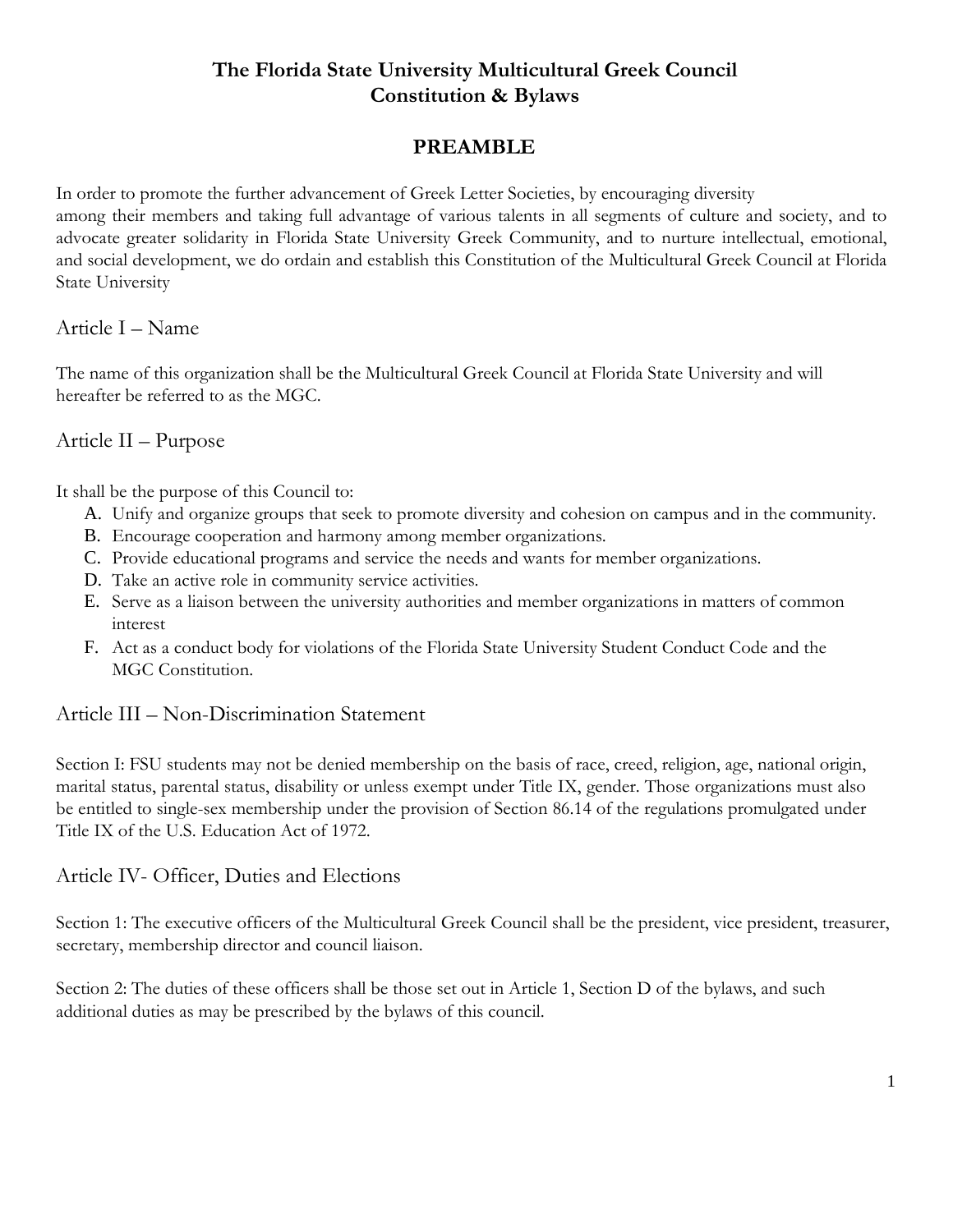Section 3: These officers shall be elected by a majority vote of the voting delegates present according to the bylaws of this council.

# Article V—Meetings and Quorum

Section 1: Regular meetings of this council shall be held each last Monday of every month during the school year. The time, and location shall be approved at a meeting called by the executive committee at the start of each term.

Section 2: Robert's Rules of Order shall govern the meetings of this council in all cases in which they apply**.** 

Section 3: Quorum shall be  $50\% + 1$  of all voting delegates.

## Article VI – Membership and Expansion

Section 1: Membership

- A. There shall be three classes of membership.
- B. Colony: An organization that has not achieved Associate Member status, and has not completed a Membership Intake Process, but has been voted in by the MGC Expansion Committee.
- C. Associate Member: An organization that has not achieved Full Member status, but has met the requirements as outlined in Article IV, Section I.
- D. Full Member: An organization that meets all member requirements as outlined in Article IV, Section III.

### Section 2: Expansion

A. See Expansion Policy (Appendix C)

## Article VII—Committee Chairs

Section 1: The officers of this council shall constitute the executive committee of the council. The function of this committee shall be to transact necessary class of the council between meetings, and to do such other class as may be imposed on it by the bylaws of this council, or as may be referred to it by the council. There shall be regular meetings of the executive committee as provided in the bylaws.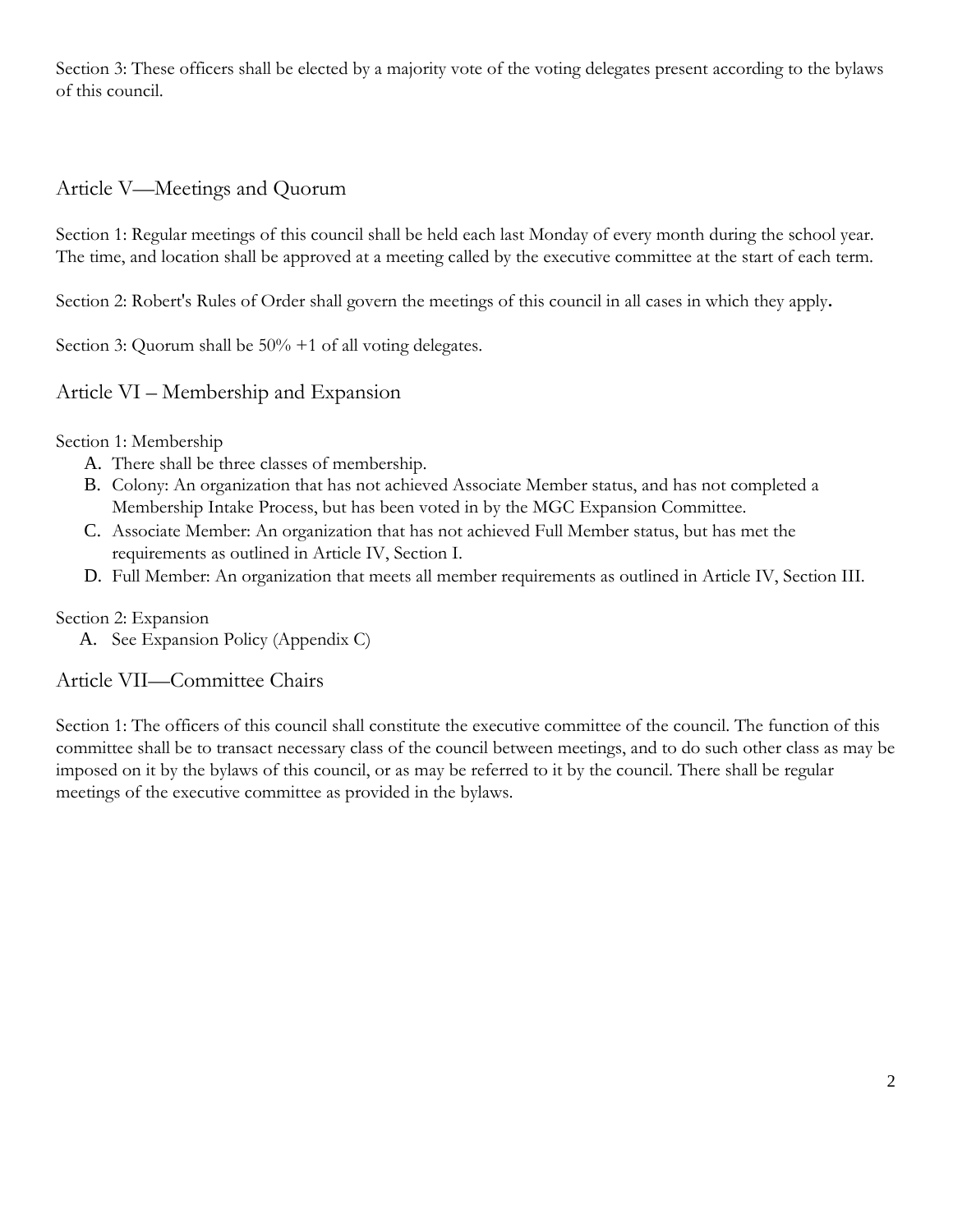Section 2: There shall be standing committee chairs to promote the objects and interests of this council as are ordained by the bylaws. Their terms shall be the same and coincide with that of the officers.

Section 3: Special committees may be created by the executive committee or vote of the council at any Town Hall Meeting, their terms to be fixed by the appointed authority.

## Article VIII—Amendments to the Constitution

Section 1: This constitution may be amended at any regular meeting of the council by a two-thirds vote of the active members of the council present and voting*;* provided notice of the proposed amendment shall been given at the two preceding regular meetings of the council*;* and provided that the amendment is consistent with the Constitution and Laws of the Multicultural Greek Council.

# **BYLAWS**

## Article I – Duties

Section 1: Executive Board

### A. Purpose

It shall be the purpose of the Executive Board to execute all policies and all other activities as deemed by the MGC Constitution.

### B. General Requirements

- 1. All members of the MGC Executive Board must meet the following requirements:
	- a. Be an undergraduate student at Florida State University carrying a minimum of nine (9) credit hours for each semester in office.
	- b. Have and maintain a 2.5 cumulative and semester GPA while in office.
	- c. Belong to an organization that is a Full Member of the MGC in good standing.
	- d. Be in good standing with their organization.
	- e. Not hold a seat as a delegate representing their respective organization.
- 2. The MGC President and Membership Director cannot be of the same member organization.
- 3. MGC members cannot attain an MGC Executive Board position if they hold a position within their organization related to President or Recruitment.
- C. Members
	- 1. The MGC Executive Board shall be chosen by election, and shall consist of the President, Vice President, Treasurer, Secretary, Membership Director, and Council Liaison.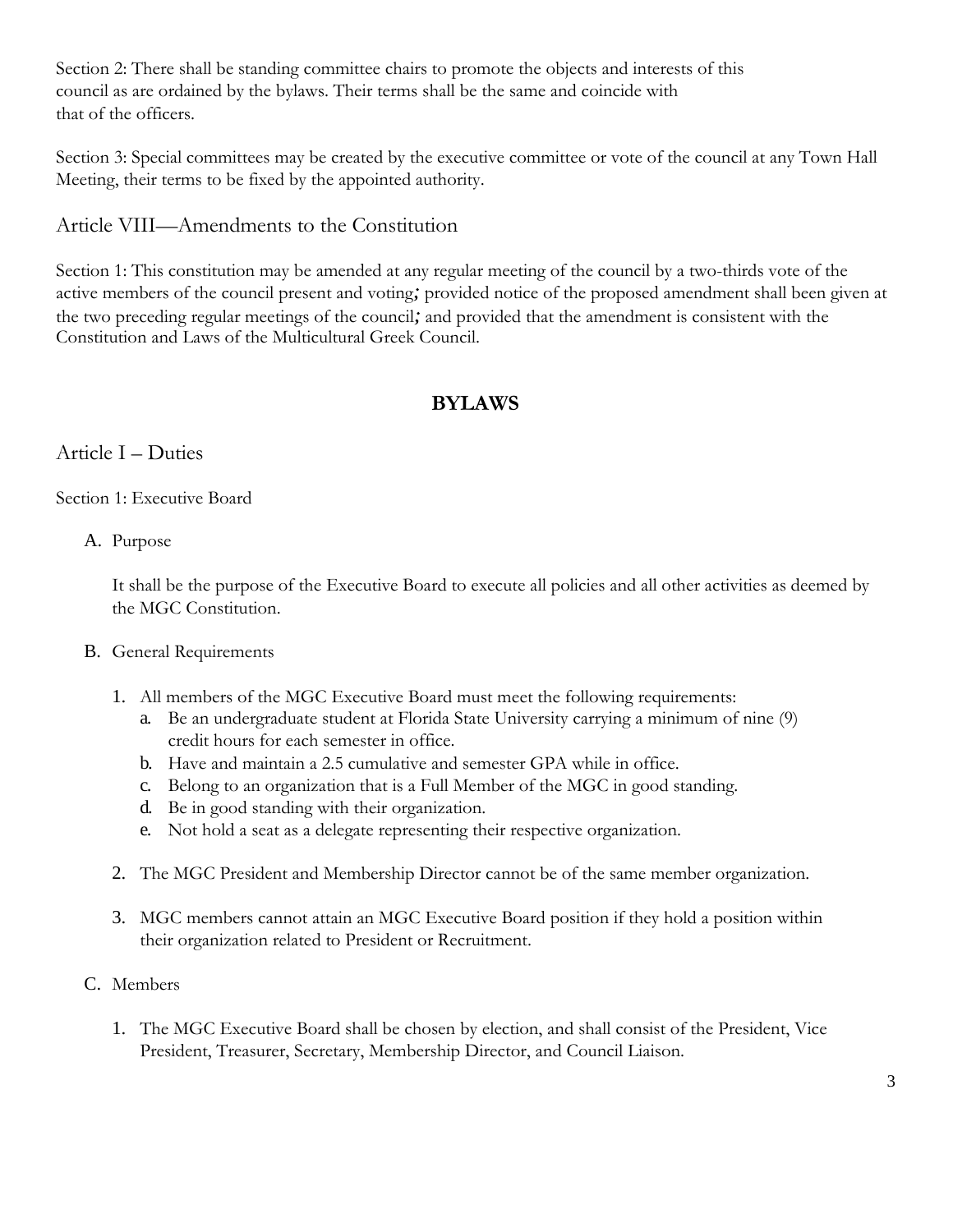- D. The duties of the MGC Executive Board shall be as follows:
	- 1. The President shall:
		- a. Have an overall responsibility for the operation of the MGC.
		- b. Preside at all full and special meetings including MGC Town Hall Meetings and Presidents' Council meetings.
		- c. Meet weekly with the MGC Advisor
		- d. Organize an officer training retreat to take place after the Executive Board elections and before the new officers first preside over the Town Hall Meeting.
		- e. Have the authority to co-sign MGC checks and shall sign all contracts and documents necessary to perform the will of the Council.
		- f. Complete the SGA accounting workshop.
		- g. Be the member in charge of the Executive Board Election process unless re-running for an Executive Board position.
	- 2. The Vice President shall:
		- a. Assume the responsibilities of the President in his or her absence.
		- b. Ensure compliance with all MGC policies and procedures.
		- c. Provide and make readily available to chapters all policies and procedures affecting chapters and provide training and education about these policies and procedures.
		- d. Be the member in charge of the Executive Board Election process unless re-running for an Executive Board position.
		- e. Serve as a member of the Student and/or F/S Conduct Board
		- f. Ensure decorum and order at all meetings.
		- g. Enforce Parliamentary procedure and constitutional guidelines.
		- h. Check requirements of all new organizations.
		- i. Be knowledgeable of Florida State University hazing and alcohol policy.
		- j. Perform as Chief Justice of the Fraternity and Sorority Life Conduct Board
	- 3. The Treasurer shall:
		- a. Preside over Town Hall Meeting in the absence of the President and Vice President.
		- b. Maintain accurate records of the expenditures and receipts of all funds.
		- c. Collect semester dues for the Council.
		- d. Co-sign all withdrawals with the MGC President.
		- e. Prepare a budget for each semester by the third Town Hall Meeting of the semester.
		- f. Prepare, in cooperation with the President and Advisor, applications for University funding through Greek Council allocations and other University departments.
		- g. Submit a written report include a summary of all account activities performed upon completion of term of office. This report shall be filed in the MGC's files with the MGC Advisor.
		- h. Maintain accounts receivable and accounts payable*;* i.e., fines.
		- i. Complete the SGA accounting workshop.
		- j. The Treasurer of MGC cannot hold a position in their organization related to treasury or fiscal responsibility while in office.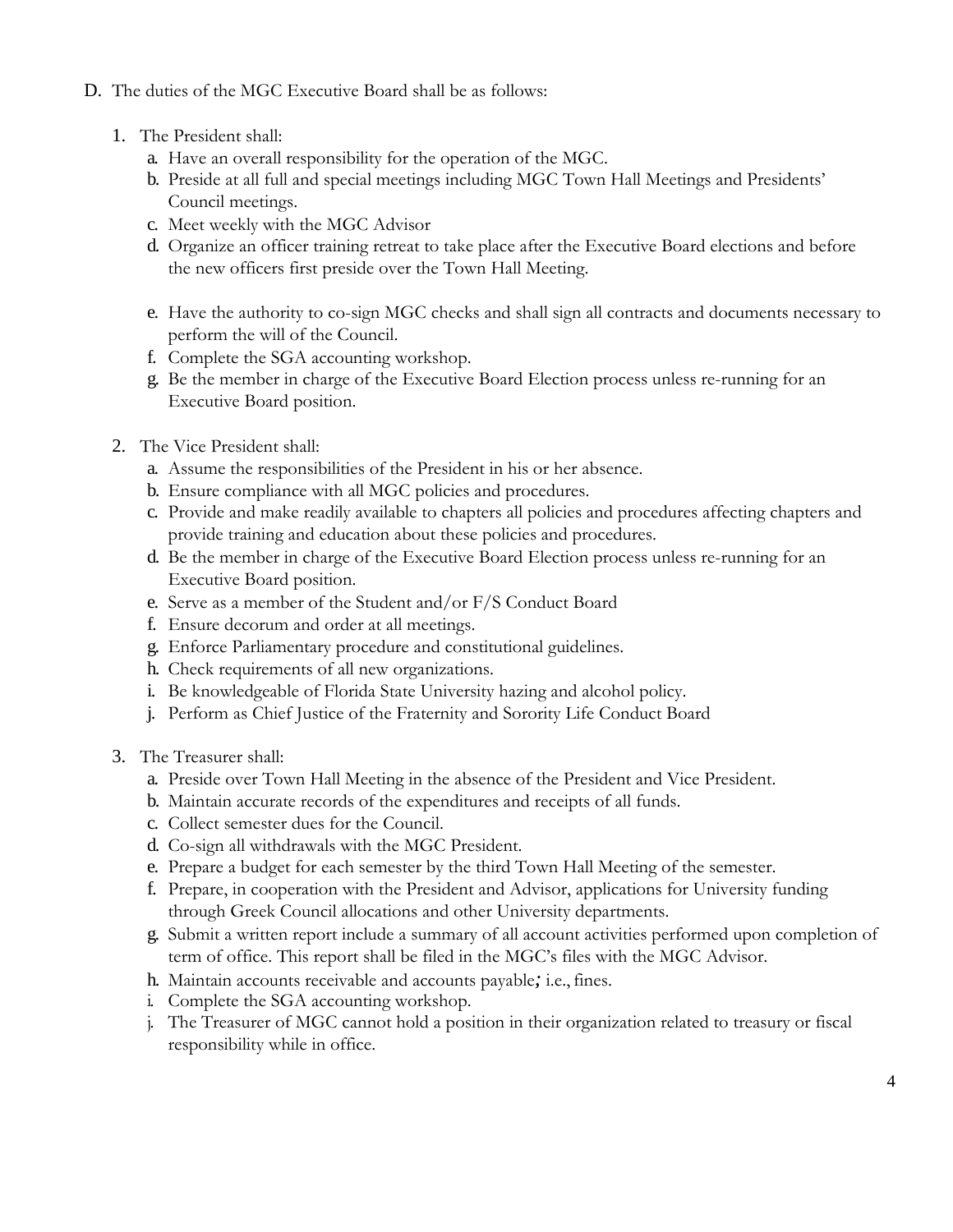- k. Organize at least (2) fundraising events per academic year.
- 4. The Secretary shall:
	- a. Record attendance and take minutes at all Executive Board and Town Hall Meetings.
	- b. Produce and distribute an agenda before each Town Hall Meeting.
	- c. Have copies of the agenda and minutes at all Town Hall Meetings.
	- d. Email the minutes forty-eight (48) hours after all meetings to the MGC Presidents, Executive Board, and Advisors.
	- e. Handle all office correspondence and supply needs.
	- f. Maintain and distribute current contact information list of the MGC Executive Board, MGC member organizations, and their Presidents/Vice Presidents.
	- g. Maintain a complete, updated file including copies of all proposals made by the MGC.
	- h. Perform other duties as assigned by the President.
	- i. Reserve rooms for MGC Town Hall Meetings and President's Council each semester.
	- j. Train the new officer and transferring all files, documents, and other pertinent documentation.
	- k. Collect monthly reports from all Associate and Full Member organizations and maintain these reports for all MGC organizations on the MGC Listserv as well as in a file in the Office of Fraternity & Sorority Life.
- 5. The Membership Director shall:
	- a. Serve as the liaison between potential organizations and the MGC.
	- b. Be knowledgeable of all organizations' information and membership.
	- c. Create and distribute an official calendar of events highlighting all MGC, Associate and Full member organizations' events.
	- d. Perform other duties as assigned by the President.
- 6. The Council Liaison shall:
	- a. Attend the first monthly meeting of the Panhellenic, Interfraternity, and National Pan-Hellenic Councils.
	- b. Present events hosted by organizations of the Multicultural Greek Council to the Panhellenic, Interfraternity, and National Pan-Hellenic Councils.
	- c. Create and build relationships with members of the Panhellenic, Interfraternity, and National Pan-Hellenic Councils.
	- d. Use the Multicultural Greek Council social media sites to publicize events.
	- e. Create and monitor a calendar of events between the Panhellenic Association, Interfraternity, and National Pan-Hellenic Councils.
	- f. Perform other duties as assigned by the President.
- E. Executive Board Meetings
	- 1. Executive Board Meetings shall be held as deemed necessary by the MGC President but no less than every two (2) weeks during the fall and spring semesters.
	- 2. The President may call special meetings of the Executive Board with seventy-two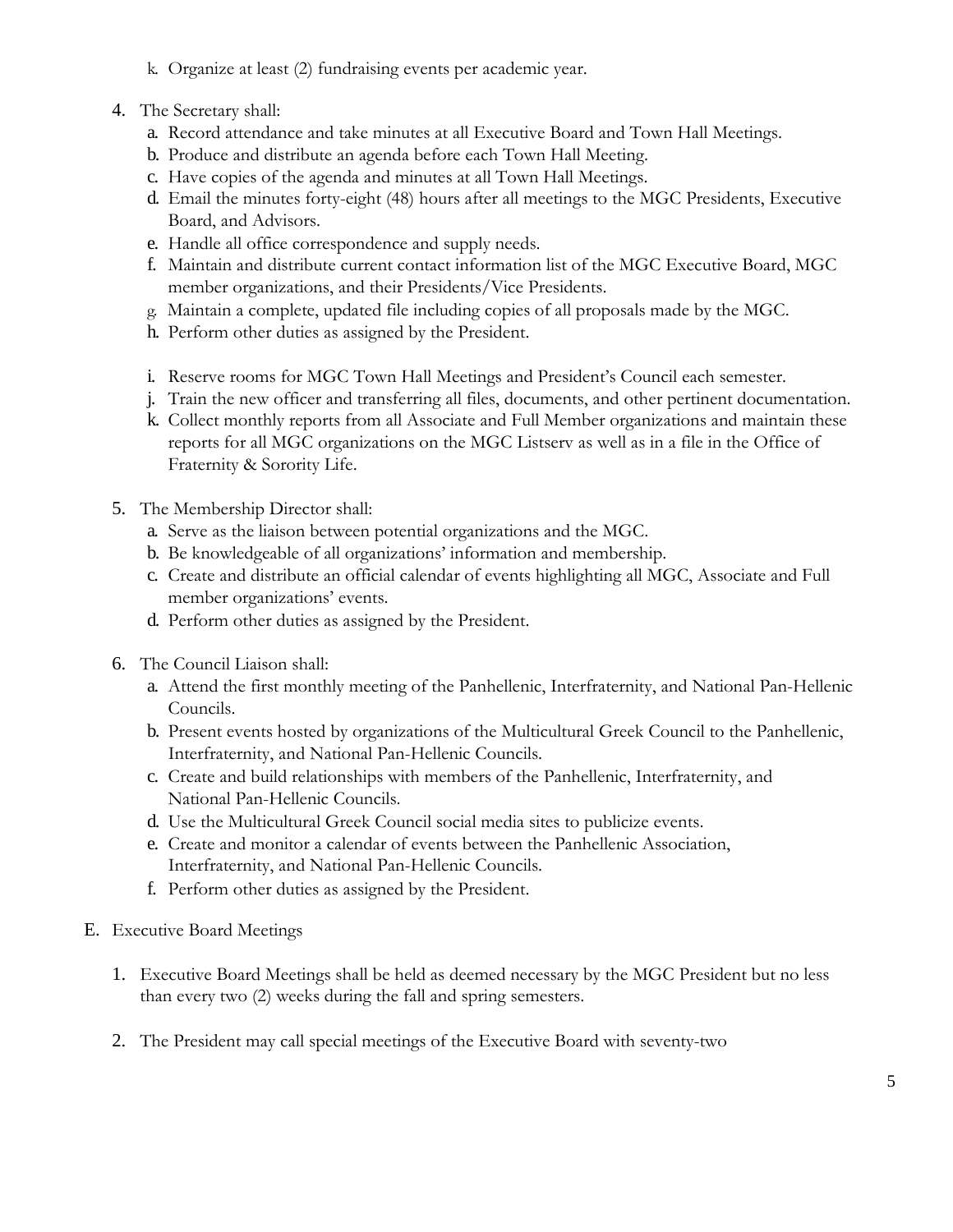(72) hours' notice to all Executive Board members.

### F. Resignation

- 1. Officers no longer wishing to serve on the Executive Board must complete the following within ten (10) class days:
	- a. Submit a formal signed, hardcopy letter stating the reasons for resignation.
	- b. Turn in a letter of resignation to the MGC Advisor and MGC President at least ten (10) days in advance of the date of resignation.
	- c. Turn in all documents related to the MGC to the MGC President prior to the resigning officer's final day.

### G. Removal

- 1. Any delegate shall be able to initiate the removal of an MGC Executive Board member based on any of the following grounds:
	- a. Dereliction of duties.
	- b. Mismanagement of funds.
	- c. Failure to meet any requirements as specified in Article V, Section I-B.
- 2. The removal of an officer shall proceed as follows:
	- a. Any delegate, or any member of the MGC Executive Board, may notify the MGC President, or in the case of the President being removed, shall notify the MGC Vice President, and shall submit a written statement including grounds for the removal of the officer in question.
	- b. The notified officer shall contact the officer in question, and inform them that the removal proceedings are pending.
	- c. At the following Town Hall Meeting, the notified officer (or designee) shall read the statement that was provided to them, and the officer in question may respond to questions from the delegates that relate to the statement's allegations. A vote to remove the officer in question will take place at the next scheduled Town Hall Meeting.
	- d. If a two-thirds (2/3) majority vote is reached, the officer shall be removed, and shall be replaced according to the procedure for the filling a vacancy as outlined in Article VI, Section IV.

## H. Tie-Breaker

1. In the case of a tie-breaker the MGC President casts the deciding vote.

## Article II— Delegates

### Section 1: Purpose

- A. Each Full and Associate Member organization of the MGC shall designate one (1) full delegates and one (1) alternate delegate from their organization whose duties will be to:
	- 1. Represent their organization in MGC proceedings.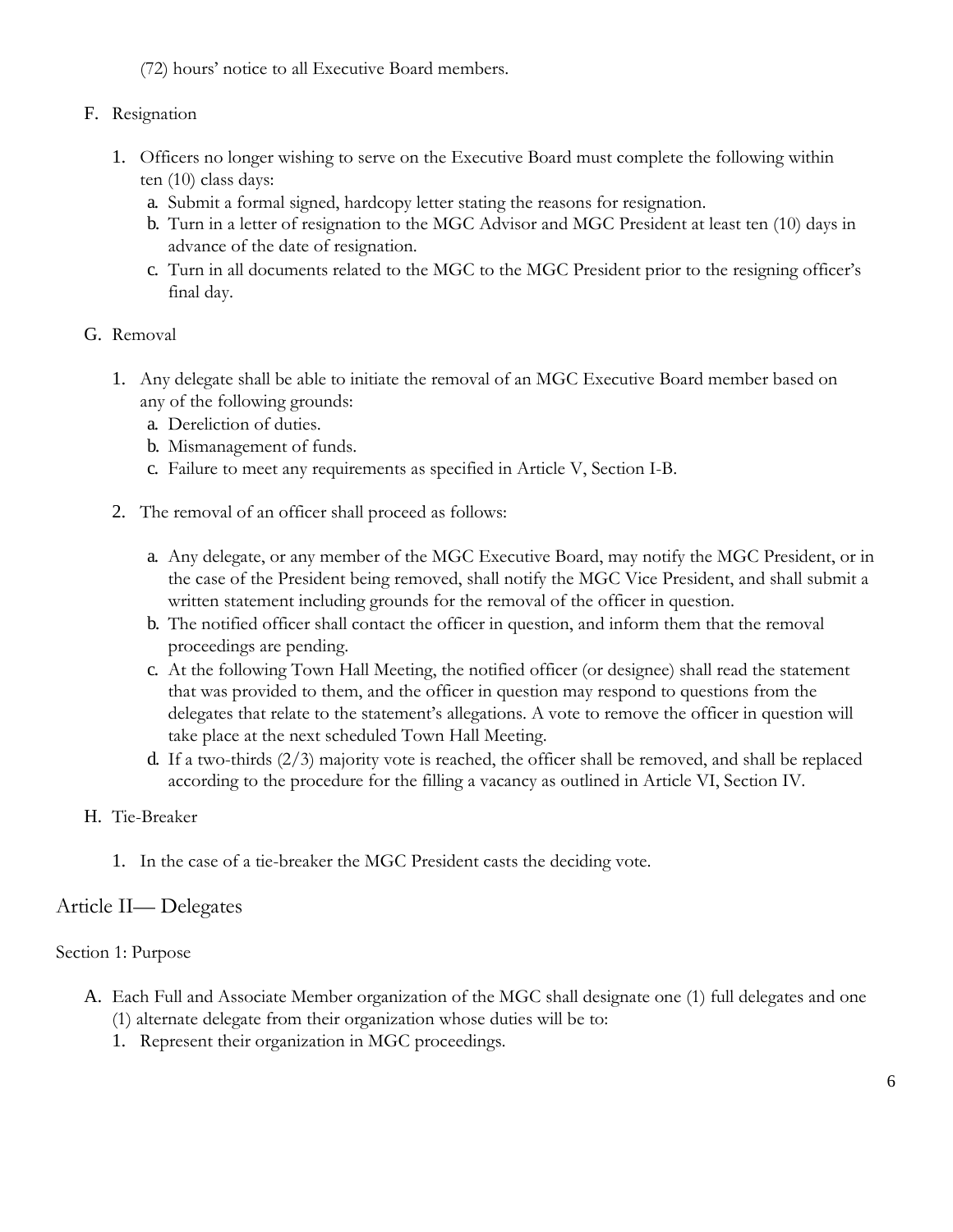- 2. Disseminate information about MGC proceedings and other classto their organization's members.
- B. All representatives must meet the following requirements:
	- 1. Must be currently enrolled and in good standing at Florida State University.
	- 2. Must be an active member in good standing with their respective organization.
- C. Each Full Member organization shall have one (1) vote.

## Article III – Committee Chairs

Section 1: General Requirements

- A. Committee Chairs must meet the following requirements:
	- 1. Be an undergraduate student at Florida State University carrying a minimum of nine (9) credit hours for each semester in office.
	- 2. Have and maintain a two point five (2.5) semester and cumulative GPA while in office.
	- 3. Belong to an Associate or Full member organization in good standing within the MGC.
	- 4. Be an active member in good standing within their respective organization.
	- 5. Maintain open communication with the MGC Membership Director.
	- 6. Portray a positive image of the MGC and all member organizations to Florida State University and the general public.
- B. Committee Member Requirements
	- 1. Each Associate and Full member organization shall designate at least one (1) member from their organization.
	- 2. Must attend all meetings set by Committee Chair as approved by the MGC Membership Director.

Section 2: Applications and Elections of Committee Chairs

- A. Applications for Committee Chairs will be made available at the same time as Executive Board applications.
- B. The Executive Board will interview candidates and appoint qualified candidates.
- C. The President will then present the Committee Chair Candidates to a voting body made up of representatives from each chapter for approval by a simple majority.

Section 3: Vacancies and Removal

- A. In the event of a Committee Chair vacancy, all vacant chairs shall be announced at the following Town Hall meeting.
	- 1. Qualified applicants will have one (1) week to turn in a letter of interest.
- B. The final decision on any appointment shall be made by the MGC President with the approval of the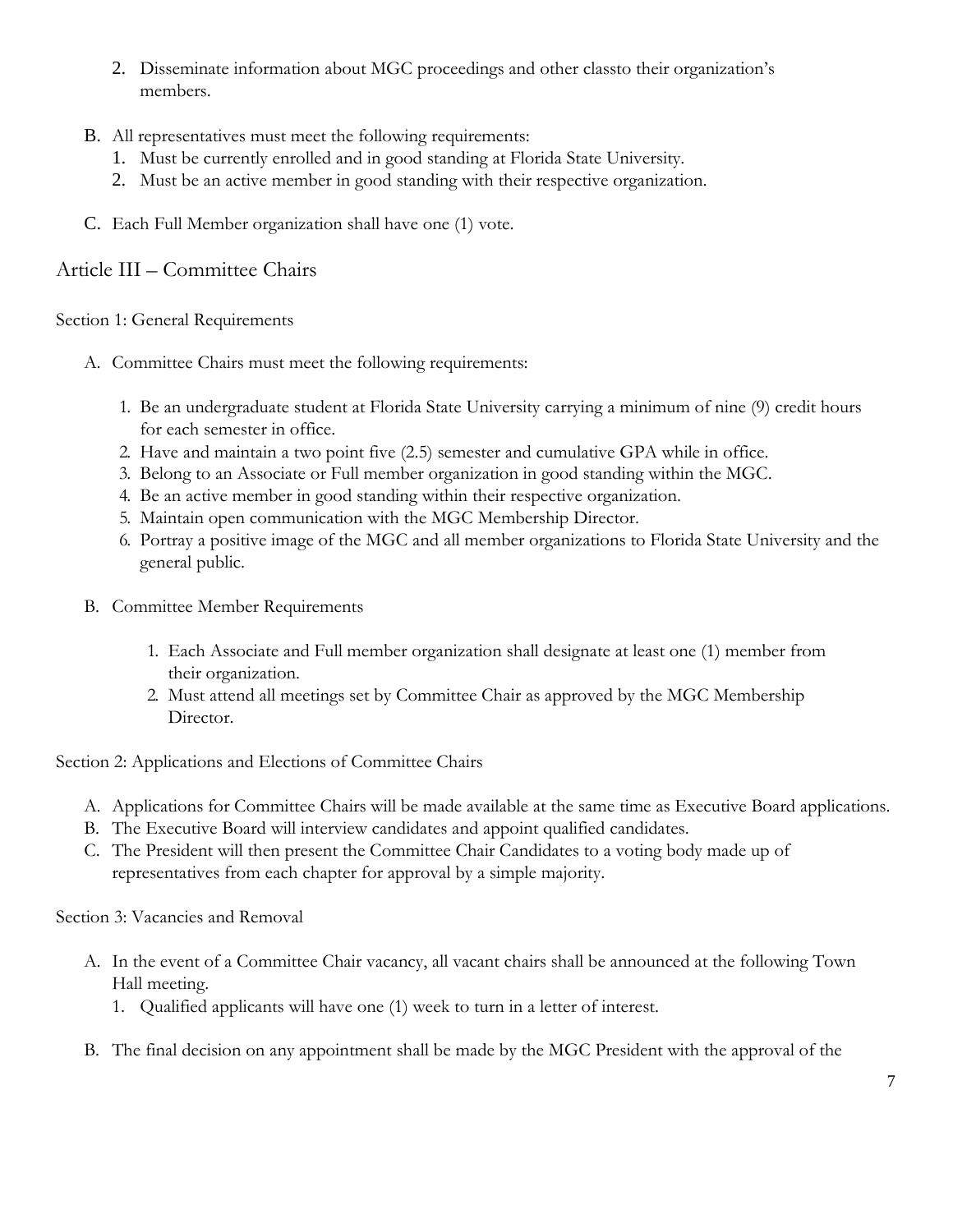Executive Board.

C. All committee chairs are subject to removal by a two-thirds (2/3) vote of the MGC Executive Board.

Section 4: Committee Chair Responsibilities

- A. Events and Marketing Chair
	- 1. It shall be the duty of the Events and Marketing Chair to:
		- i. Coordinate activities that promote unity and cohesion amongst the member organizations of the MGC in the form of public or private socials and other events decided upon by the Voting Council.
		- ii. Promote all activities of the MGC in the form of flyers, public service announcements, and/or ways deemed acceptable by the Voting Council.
		- iii. Coordinate joint functions of a social nature with the IFC, Pan-Hellenic and NPHC to promote future cohesion amongst Florida State University Greeks.
		- iv. Be involved with the planning and execution of Greek Week and MGC events.
		- v. Aid in the planning and execution of private dinners, team building activities, retreats, etc.
- B. Community Service Chair
	- 1. It shall be the duty of the Community Service Chair to:
		- i. Implement community service projects to be participated in by the member organizations and to be carried out throughout the academic school year.
		- ii. Coordinate joint functions of a community service nature with the IFC, Pan-Hellenic, and NPHC to promote future cohesion amongst Florida State University Greeks.
		- iii. Organize at least two (2) events outside of the MGC fall and spring events per semester.

Section 5: Standing Committees

- A. Constitution and Bylaws Committee
	- 1. It shall be the duty of the Constitution and Bylaws Committee to review and/or revise the Constitution annually or as deemed necessary by the MGC Vice- President and in accordance with MGC Bylaws Article VI.
	- 2. The Constitution and Bylaws Committee shall be chaired by the MGC Vice- President.
	- 3. The committee shall consist of only one representative from all Associate and Full Member organizations of the MGC.
- B. Expansion Committee
	- 1. The Expansion Committee shall consist of one (1) representative from all active chapters, the MGC Membership Director, 3 chapter advisors and the MGC Advisor(s).
	- 2. The chapter Advisors will be selected on a rotation schedule each year. Advisors will be chosen by the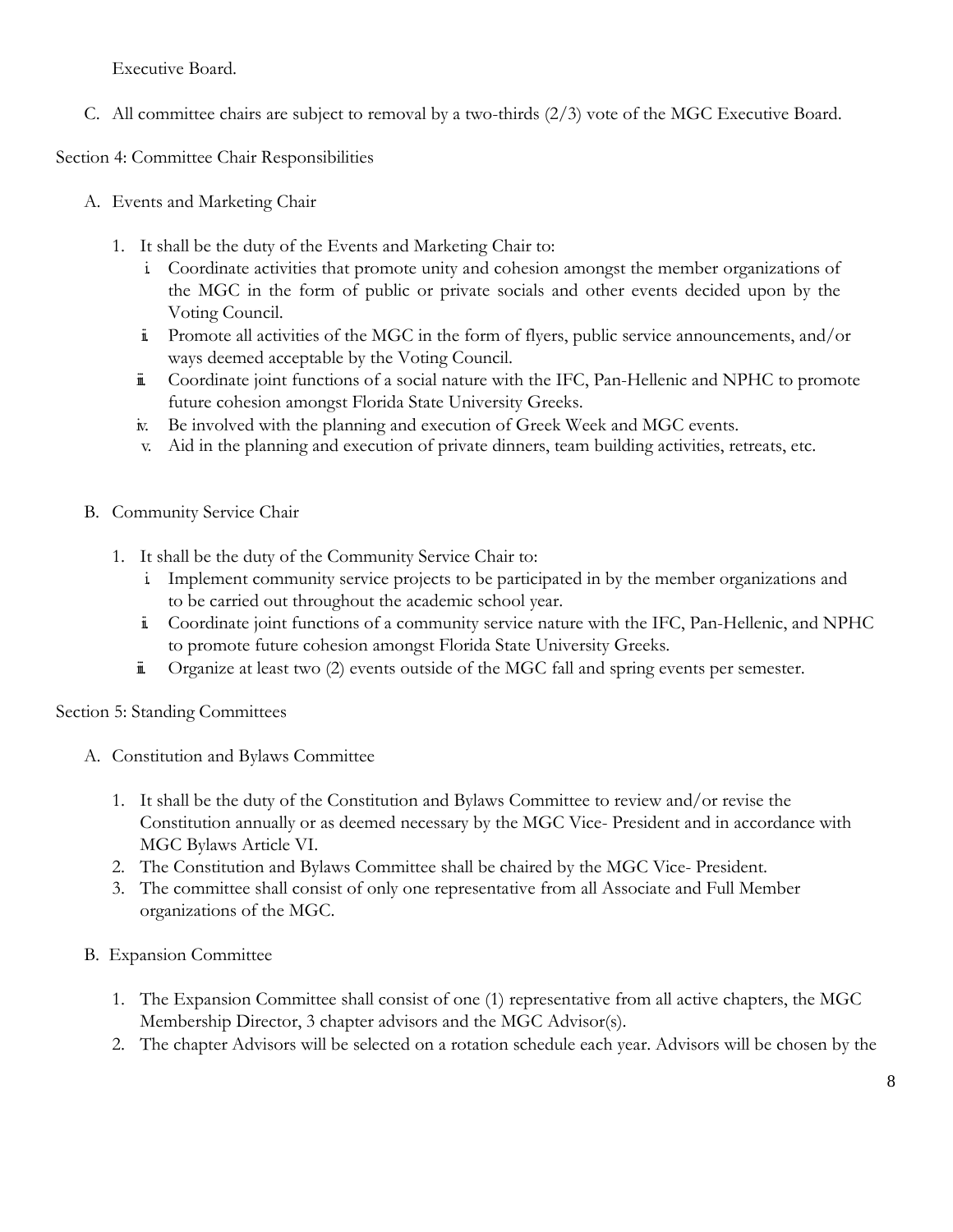Office of Fraternity & Sorority Life.

- 3. Each chapter must elect a chapter delegate and a chapter alternate.
	- a. The chapter delegate is chapter choice and the chapter alternate must be the President.
	- b. The chapter alternate will attend any assigned meetings and complete any assigned duties in the absence of the chapter delegate. No replacements may be sent throughout the process for any reason.
	- c. The chapter will have no representation at a meeting that neither the delegate nor alternate can attend.
	- d. Any correspondence can be sent via email to the Membership Director and MGC Advisor(s) for the missed meeting(s).

Section 6: Ad Hoc Committees

A. Committees other than those outlined in the MGC Bylaws, Article III, Section 5 can be created as deemed necessary by the MGC Executive Board.

Article IV – Membership

Section 1: Associate Membership

- A. To maintain good standing status as an Associate Member, an organization must meet the following requirements:
	- 1. Complete the requirements for Associate Member status within one (1) academic year.
	- 2. Maintain a minimum of 2.5 semester GPA.
	- 3. Be registered through the Office of Fraternity & Sorority Life and Student Activities Center at Florida State University, and submit all required documentation accordingly.
	- 4. Follow all local, state, and federal laws, policies of Florida State University, and the MGC Constitution and Bylaws.
	- 5. Attend MGC-sponsored Special Events with at least fifty (50) percent of the organization's active members present.
		- a. In order for MGC organizations' members to sign in and be recognized as attending an MGC event, each member must be present at the event for a minimum one half (1/2) of the event's scheduled duration.
	- 6. Be current on all financial obligations.
	- 7. Complete and submit a monthly report to the MGC Vice President summarizing the organization's events and activities throughout the monthly period.
- B. If an Associate Member organization fails to attend two (2) mandatory meetings, it will result in an incident being filed.
	- 1. Absences shall be excused through prior notification in writing to the MGC President or Vice President and approved seventy-two (72) hours prior to the meeting.
	- 2. The Secretary has twenty four (24) hours, after receiving the notification, to notify the organization of approval.
	- 3. The absence is excused if the MGC Secretary does not notify the organization within twenty four (24) hours of receiving a notification.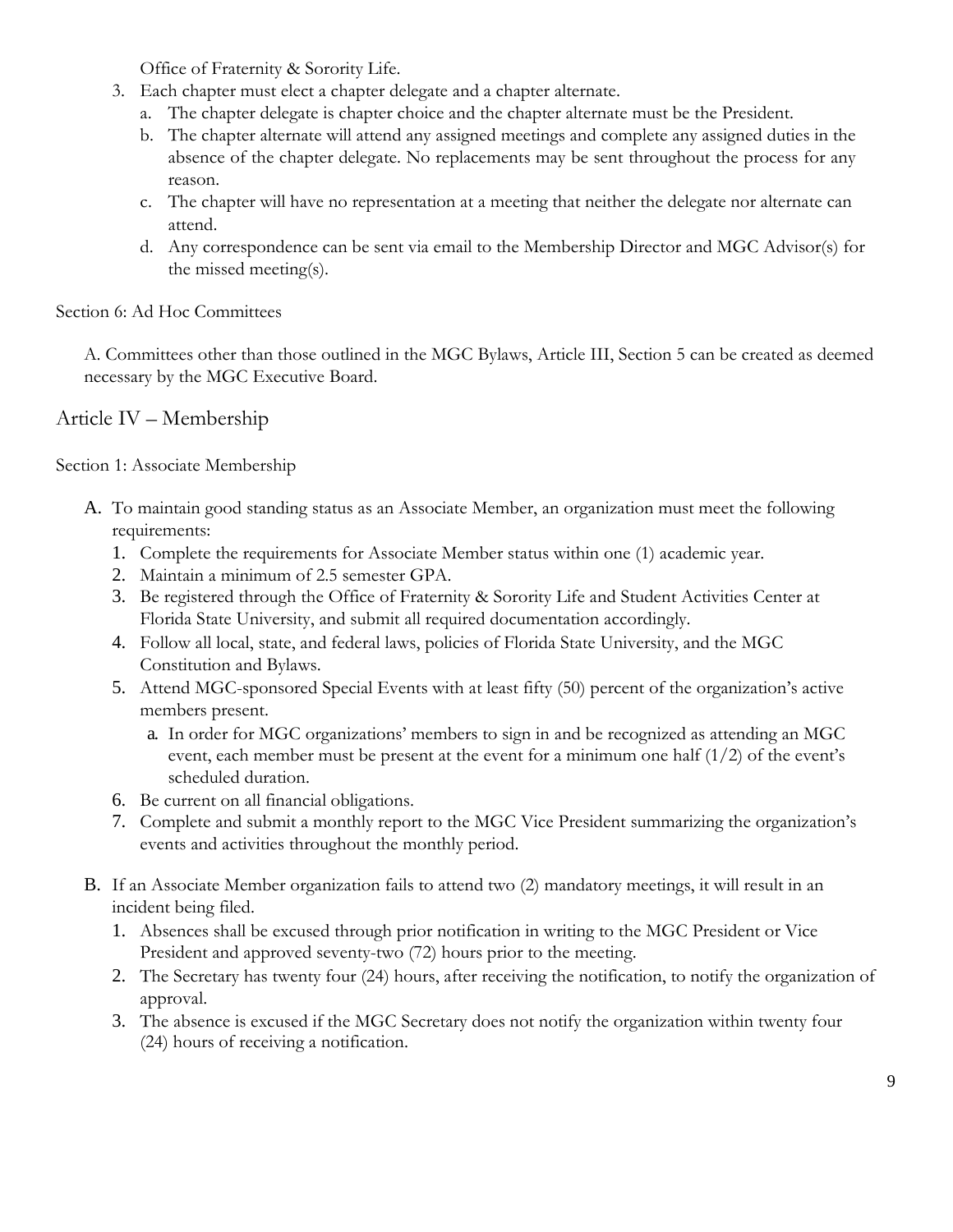C. Should an Associate Member organization fail to attend three (3) or more mandatory meetings without approved prior notification, the organization will have a conduct hearing.

Section 2: Submissions for Full Membership

- A. The MGC Advisor and Membership Director shall accept submissions for Full Member status no later than the second Townhall Meeting for the fall and spring semester.
- B. Associate Members must be in good standing for two (2) consecutive academic years in order to attain Full Member status.
- C. Petitioning organizations must present evidence addressing the following criteria:
	- 1. An organizational budget sheet in which details the account balance and any transaction used within the past two years. Deeming that the organization is financially stable and can maintain a balance of at minimum \$250.00. (See MGC Treasurer for Template)
	- 2. The organization has conducted and successfully initiated new members at least once a year, not including the initiating line.
	- 3. Have been recognized as a Registered Student Organization (RSO) by the Student Activities Center.
	- 4. At least two (2) letters of recommendation from a FSU faculty or administrator, national representatives, or supporting organization in support of Full Membership, excluding Office of Fraternity & Sorority Life administrators.
	- 5. A listing of significant programming that has contributed to the FSU community containing at minimum of five (5) events including:
		- a. A social, community service, seminar, cultural and philanthropic event per year
		- b. One (1) co-hosted /co-sponsored with MGC.
		- c. Four (4) programs per year must be co-hosted with MGC organization.
- D. All submissions will be reviewed by the MGC Executive Board.
	- 1. Once the Executive Board has reviewed the submission, the Associate Member organization will receive in writing a letter from the MGC President and Membership Director determining that they have met all requirements and recognizing them as a Full Member of the Council.

Section 3: Full Membership

- A. To maintain good standing status as a Full Member, a chapter must meet the following requirements:
	- 1. Maintain a minimum of two point five (2.5) semester GPA.
	- 2. Be registered through the Office of Fraternity & Sorority Life and Student Activities Center at Florida State University and submit all required documentation accordingly.
	- 3. Follow all local, state, and federal laws, policies of Florida State University, and the MGC Constitution and Bylaws.
	- 4. Attend MGC-sponsored Special Events with at least fifty (50) percent of the organization's active members present.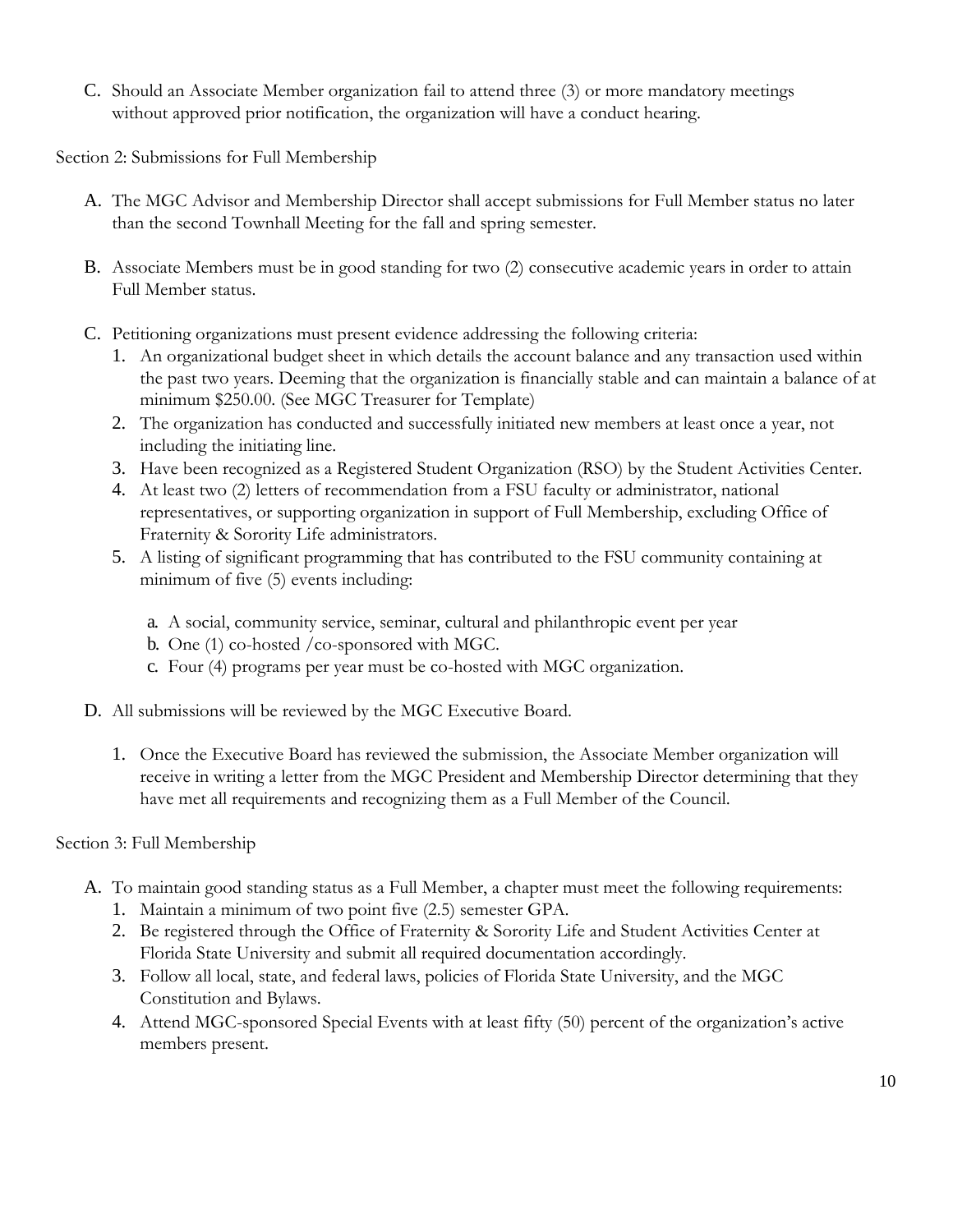- a.In order for MGC organizations' members to sign in and be recognized as attending an MGC event, each member must be present at the event for a minimum one half  $(1/2)$  of the event's scheduled duration.
- B. If a Full Member organization fails to attend two (2) mandatory meetings an incident report will be filed.
	- 1. Absences shall be excused through prior notification in writing to the MGC Secretary and approved seventy two (72) hours prior to the meeting.
	- 2. The MGC Secretary has twenty four (24) hours after receiving the notification to notify the organization of approval.
	- 3. The absence is excused if the MGC Secretary does not notify the organization within twenty four (24) hours of receiving a notification.
- C. If a Full Member organization fails to attend three (3) or more mandatory meetings without approved prior notification, the organization will go through a conduct hearing.
- D. If at any time during a given semester a Full Member organization fails to adhere to the responsibilities specified in Article IV, Section 3-A, the organization will receive two (2) written warnings from the MGC Executive Board prior to being placed in bad standing.

# Article IV – Incident Response

The Conduct Board shall consist of the Vice President as chairman. Conduct Board members shall be the MGC representatives to Fraternity and Sorority Life Conduct Board.

The MGC advisor shall serve as a nonvoting, ex-officio member. The Conduct Board members shall participate in training to be educated about the purpose of the board, the rules and regulations, the procedures to be followed, proper questioning techniques, the rights of the charged organizations, evaluating evidence, deliberations and, sanctioning.

Section 1: Conduct Process Overview

A. Organizations are encouraged to resolve alleged incidents as soon as possible through informal discussion with the involved parties before an incident is filed.

B. Should the informal discussions be unsuccessful, the conduct process will be set in motion by the filing of a violation report form for an alleged incident. An incident can only be filed against a chapter and not against any individuals. Violations must be reported in the following manner on the MGC Violation Report.

Section 2: Timing

A. The MGC Violation Report shall be completed and presented to the Vice President of the MGC in a timely manner, but not more than 30 calendar days from the date of the alleged incident (including university/college breaks). If the MGC Vice President is unavailable or the violation is against his/her fraternity/sorority, the report shall be presented to the MGC advisor.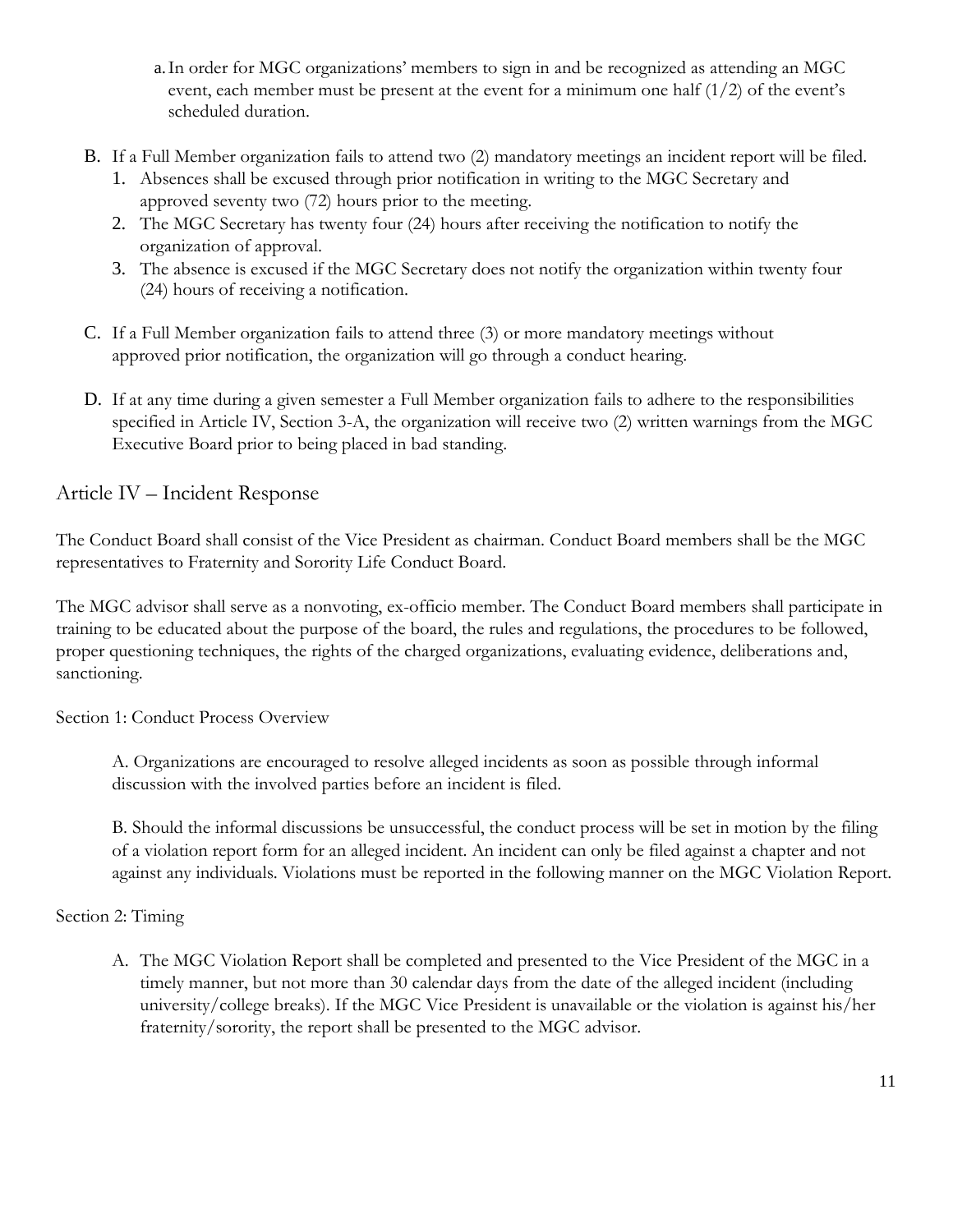B. The MGC Vice President and MGC advisor shall review the MGC Violation Report to ensure that it has been filled out completely, including proper signatures and indication of rules/guidelines violated. An incomplete report shall be returned to the reporting party for completion prior to proceeding.

Section 3: MGC Conduct Procedure

- A. Receipt of Incident
	- 1. The following steps should be taken to make certain an incident is properly received by the MGC:
	- 2. The MGC Violation Report is retained by the MGC Vice President or MGC advisor and is available upon request by the accused fraternity/sorority.
- B. Notification of Chapter
	- 1. The MGC Vice President shall notify the responding organization in writing by delivering the MGC Incident Notice to that chapter's president within seven days of receiving the MGC Violation Report.
	- 2. If the president of the responding organization is unavailable, delivery may be made to another appropriate chapter officer or advisor. The record of delivery shall be documented on the report.
- C. Response to Receipt of Incident
	- 1. Upon receipt of the MGC Incident Notice, the responding organization shall contact the MGC Vice President within seven days to schedule a resolution meeting. A resolution meeting shall be held unless the responding organization chooses to proceed directly to a conduct hearing.
	- 2. If the MGC Incident Notice is delivered during a college/university break, the resolution meeting/conduct hearing may be scheduled after classes resume or held during the break if all parties are available.

#### Section 4: Resolution

- A. The purpose of resolution is to find a solution satisfactory to both the party who filed the incident and the accused organization.
- B. The following elements of resolution shall be followed:
	- 1. Resolution shall be closed to the public.
	- 2. All participants in the resolution shall keep strict confidentiality.
	- 3. No more than three participants (including a chapter advisor) shall represent either party and/or each organization involved at resolution.
	- 4. In cases of incidents for which an MGC officer or another individual has information regarding the incident and did not file the incident, then the person shall attend only for the purpose of presenting the information, after which he/she shall be excused from the resolution.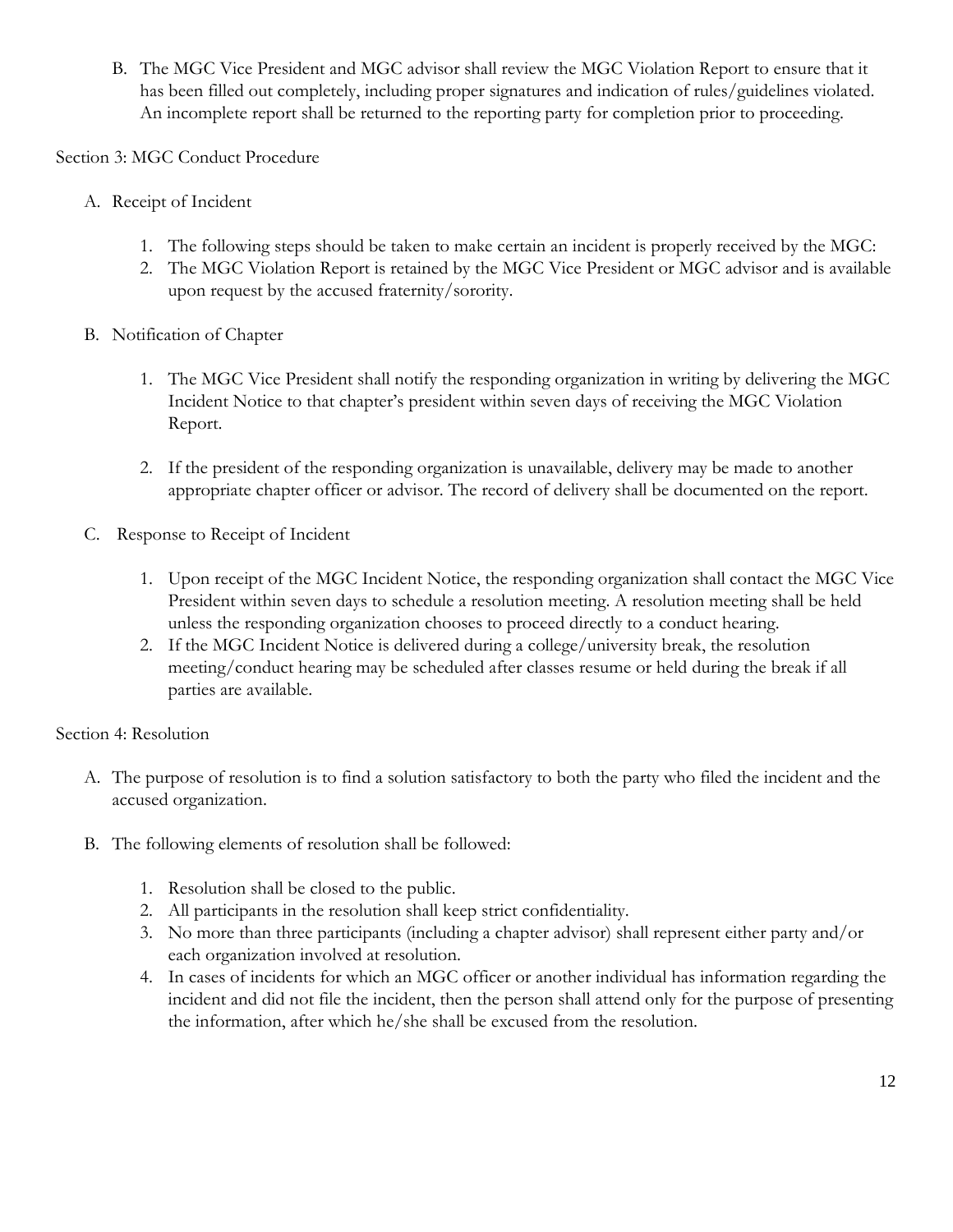### C. Mediator guidelines

- 1. The MGC Vice President shall serve as the mediator.
- 2. The MGC advisor can serve if needed.
- 3. All parties must sign a summary of the resolution meeting on the MGC Resolution Summary Report indicating the outcome of the resolution and their acceptance of the sanctions.
- 4. Within 24 hours of the completion of the resolution, the MGC Vice President shall send a copy of the MGC Resolution Summary Report to the parties designated on the form.

### Section 5: Conduct Hearing

- A. If an agreement is not reached during the resolution process, a conduct board hearing shall be held.
- B. The accused party may choose to go directly to a conduct board hearing instead of resolution.
- C. Hearings shall be closed to the public.
- D. No more than three participants (including a chapter advisor) shall represent either party and/or each organization involved at a hearing.
- E. In cases of infractions for which a MGC officer or another individual has information regarding the infraction and did not file the infraction, then the person shall attend only for the purpose of presenting the information, after which he/she shall be excused from the conduct hearing.
- F. All parties must sign a summary of the hearing proceedings on the MGC Conduct Board Hearing Summary Report indicating the outcome of the hearing.
- G. Within 24 hours of the completion of the conduct hearing, the MGC officer responsible for the conduct process shall send a copy of the MGC Conduct Board Hearing Summary Report to the parties designated on the form.

#### Section 6: Sanctions

A. MGC shall strive to achieve a fair and reasonable resolution for incidents. Sanctions should fit the nature and degree of the offense.

Section 8: Notification of Sanctions

A. Within 24 hours of the completion of resolution or the conduct board hearing, the MGC Vice President shall send a copy of the MGC Resolution Summary Report or MGC Conduct Board Hearing Summary Report (not including the minutes) to parties indicated on the report form.

### Section 9: Appeals

- A. The decision of the MGC conduct board may be appealed by any involved party to the Director of FSL.
- B. An appeal shall be filed with the MGC Vice President
- C. The Director of FSL shall reverse or uphold the decision of the MGC conduct board. The Director of FSL may also dismiss or modify sanctions as the committee deems appropriate.
- D. Any penalty shall begin only after all properly filed appeal(s) decisions have been rendered. If a sanctioned organization wants to fulfill all or part of the sanctions pending the outcome of a filed appeal(s), the organization shall have that option.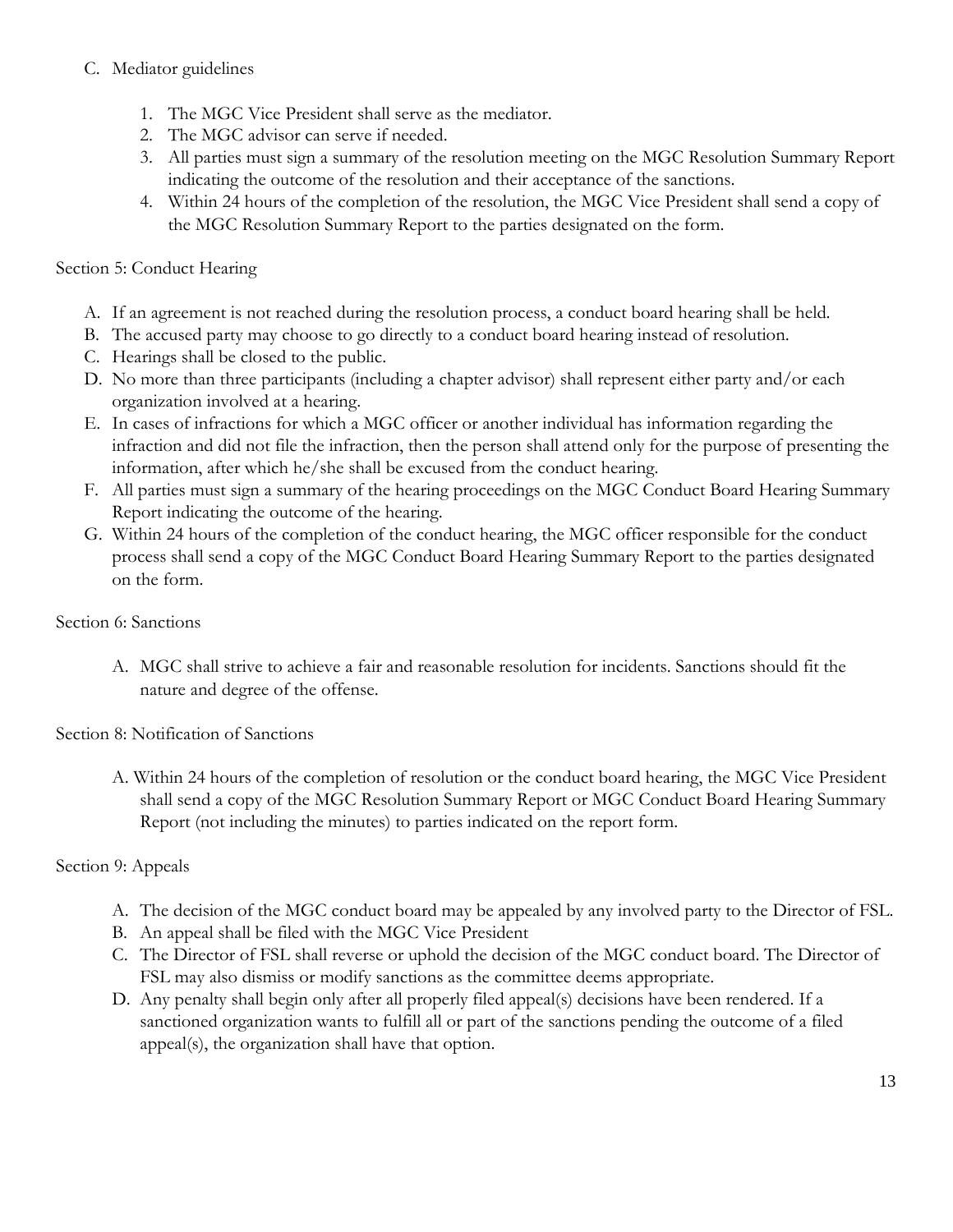E. You have five (5) class days after receiving the decision to appeal the decision of the board.

## Article V – Elections and Vacancies

Section 1: Process Facilitator

- A. The MGC President shall be the facilitator of the elections process.
- B. If the MGC President is applying for a position on the new Executive Board, the next highest ranking officer not applying for a new position shall facilitate the process.

Section 2: Application and Interview Process

- A. Applicants will be contacted to schedule an interview.
- B. Interviews will be held with the President from each Associate and Full Member organization.
	- 1. In the case the President cannot attend, the President may choose a representative to be present.
	- 2. The highest member of the Executive Board that is not running for a new Executive Board position will be the facilitator of the process, and at least one (1) MGC Advisor will be present at all interviews.
	- 3. All persons mentioned in Article V, Section II-D shall comprise the Slating Committee.
- C. Upon completion of interviews, the Interviewing Committee shall list no more than three (3) candidates per office.
- D. There will be no limitations on the number of candidates nominated per chapter, but no more than two (2) members from the same organization are allowed to be elected for the new Executive Board positions.

Section 3: Elections

- A. Nominees must present a speech, not exceeding three (3) minutes, at the Town Hall Meeting immediately following nominations. This will be followed by five (5) minutes of questioning, with the potential for the extension of time by a motion of a delegate.
- B. Executive Board positions shall be elected in the following order:
	- 1. President
	- 2. Vice President
	- 3. Treasurer
	- 4. Secretary
	- 5. Membership Director
	- 6. Council Liaison
- C. The mode of elections shall be by secret ballot.
	- 1. The nominee receiving simple majority  $(50\% + 1)$  shall be elected.
	- 2. In the case of a tie, a run-off shall be held between the candidates.
		- a. The candidate receiving the highest number of votes shall be declared the winner.
- D. In the case of two (2) consecutive ties reached by a body of representatives from each organization, the Executive Board will determine a winner by simple majority.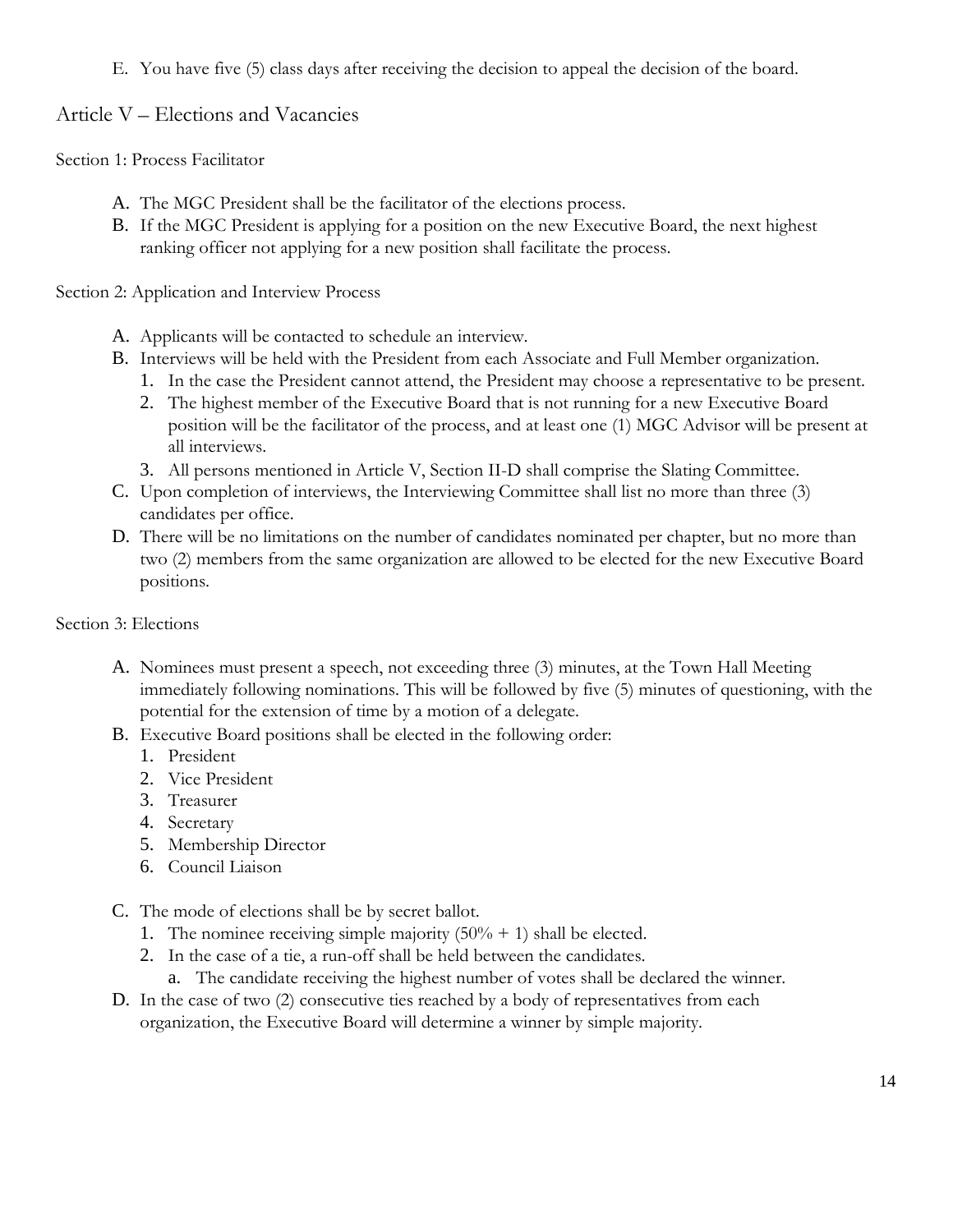- 1. The MGC President shall only vote in case of a tie amongst the rest of the MGC Executive Board members.
- 2. In the event that a current Executive Board member is running for a position, their vote shall be abstained from the specific position's election.
- E. New officers will officially take office at the last Town Hall Meeting of the spring semester and will remain until the new Executive Board takes office.

#### Section 4: Vacancies

- A. In the event of a vacancy in a position, the Executive Board may appoint an interim officer within the Executive Board until the next Town Hall Meeting.
	- 1. An announcement shall be made at the Town Hall Meeting of the vacancy.
	- 2. Qualified applicants must submit a completed application and resume by the start of the Town Hall Meeting following the announcement of the vacancy.
		- a. If no applications are received by this time, a member of an Associate Member organizations may apply for the position, provided they:
			- i. Have been in good standing with their organization for a minimum of one (1) academic semester.
			- ii. Are not applying for the offices of MGC President and/or MGC Vice President.
		- b. The MGC President is responsible for appointing a candidate to the office, based on qualifications.
		- c. The MGC President must submit the name of the appointed candidate to a body of representatives from each organization for approval by a simple majority vote.
			- i. Candidates are subject to all requirements as defined in MGC ByLaws Article I, Section 1-B.
- B. In the case of a vacancy in the office of President, the Vice President shall assume responsibility.
	- 1. The Executive Board reserves the right to rearrange Executive Board positions as needed with approval of a body of representatives from each organization, provided that the Vice President and Membership Director are from the same member organization.
	- 2. The new Executive Board positions will be voted on and if passed, elections will take place to elect an officer for the open Executive Board position.

# Article VI – Town Hall Meetings

## Section 1: Town Hall Meeting Dates

- A. Town Hall Meetings shall be held on the last Monday of every month of each semester, unless otherwise specified.
- B. In the event that a Town Hall Meeting falls on a week of vacation, the meeting will be held the following week, unless otherwise specified.

## Section 2: Quorum and Proceedings

- A. 50% +1 of the Delegate members must be present for the meeting to be official.
- B. Unless otherwise specified, a simple majority shall be required to carry a motion.
- C. All meetings shall follow Roberts Rules of Order.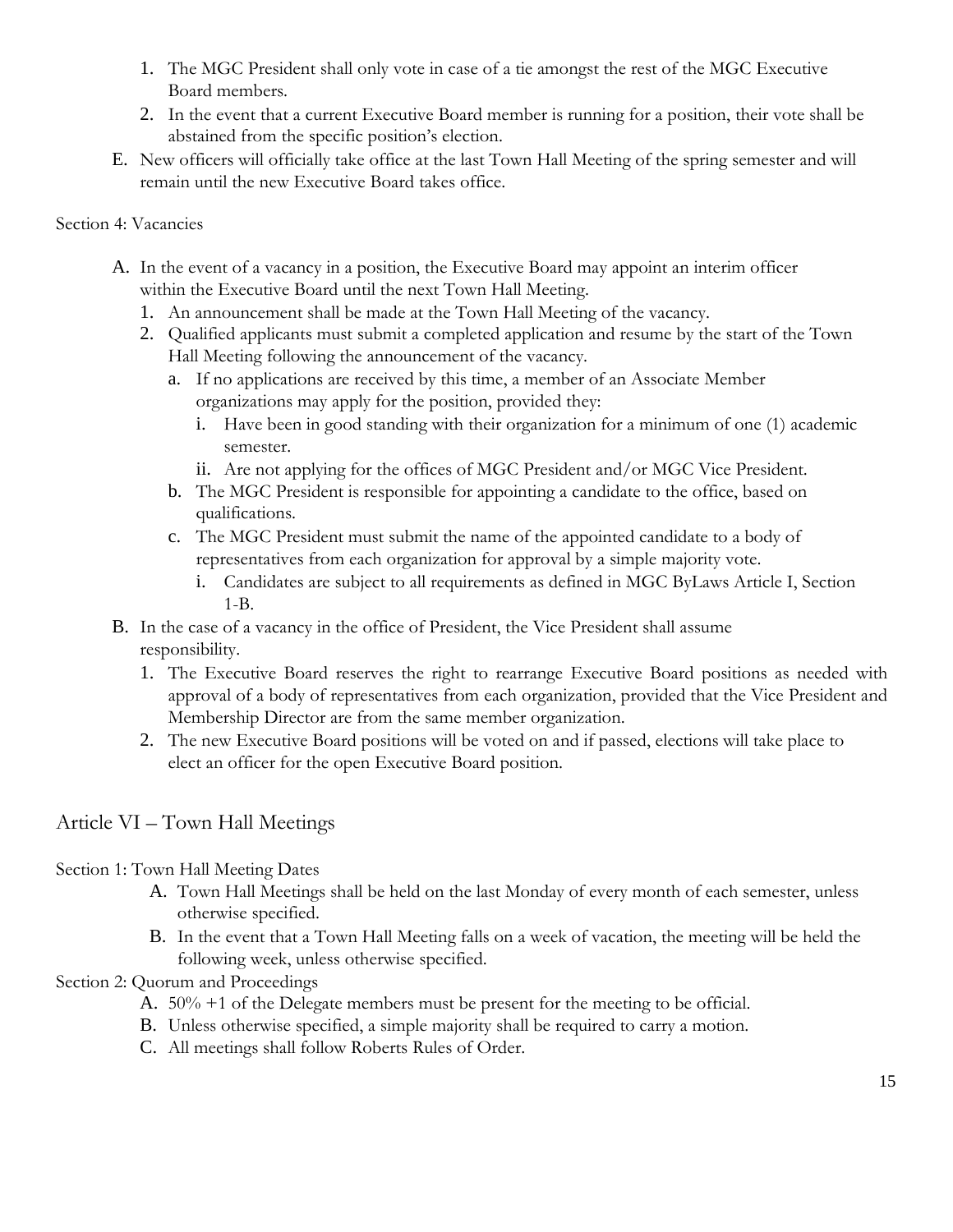Section 4: Attendance

- A. Attendance shall consist of 50% of chapter membership.
- B. Delegates and chapter membership are expected to be on time and ready to start the meeting when time is called. If excessive tardiness occurs without notification an incident report may be filed.

Article VII – Presidents' Council Meetings

Section 1: Presidents' Council Requirements

- A. It shall be the duties of the Presidents' Council to discuss matters pertaining to the MGC and its member organizations.
- B. The Presidents' Council shall meet a minimum of once every two (2) weeks.
- C. The council shall consist of every President of both Full and Associate Member organizations.
- D. The Presidents' Council shall be chaired by the MGC President.

# Article VIII – Special Events

Section 1: Official Programming Policy

- A. The MGC Membership Director shall keep an official calendar of events highlighting all MGC organizations' events.
- B. All Full and Associate Members may designate up to five (5) official programming days per year.
	- 1. A year is designated as the period of a fall and a spring semester consecutively, not including winter break or summer break.
	- 2. The use of the five (5) official programming days may be used consecutively or non-consecutively throughout the year, under the discretion of the organization.
	- 3. An official programming day is defined as an event solely dedicated to a specific organization of the MGC.
		- a. No other organizations are permitted to host or co-host an event without written permission from the organization hosting the day.
		- b. Any organization wishing to host an event on the same day as an organization's official programming day should submit a written request to the President of the hosting organization at least two (2) weeks in advance to the start of the conflicting date.
		- c. The hosting organization must reply to the requesting organization with their decision no more than seven (7) days later.
		- d. The requesting organization may not publicize their event until they receive written approval from the hosting organization.
		- e. If the hosting organization does not reply to the requesting organization, the requesting organization is granted permission to host event.
- C. All MGC organizations shall submit a calendar of their events
- D. In the case that two (2) or more Full or Associate Member organizations request the same official programming day, the organization that submitted their request first will be given priority.
- E. Informational or intake events, excluding new member presentations/probates, cannot count as an official programming day given to each Full and Associate Member.
- F. All other days that are not official will be open and used at the discretion of the member organizations.
- G. Organizations are recommended to send all events that are not official, to the MGC Membership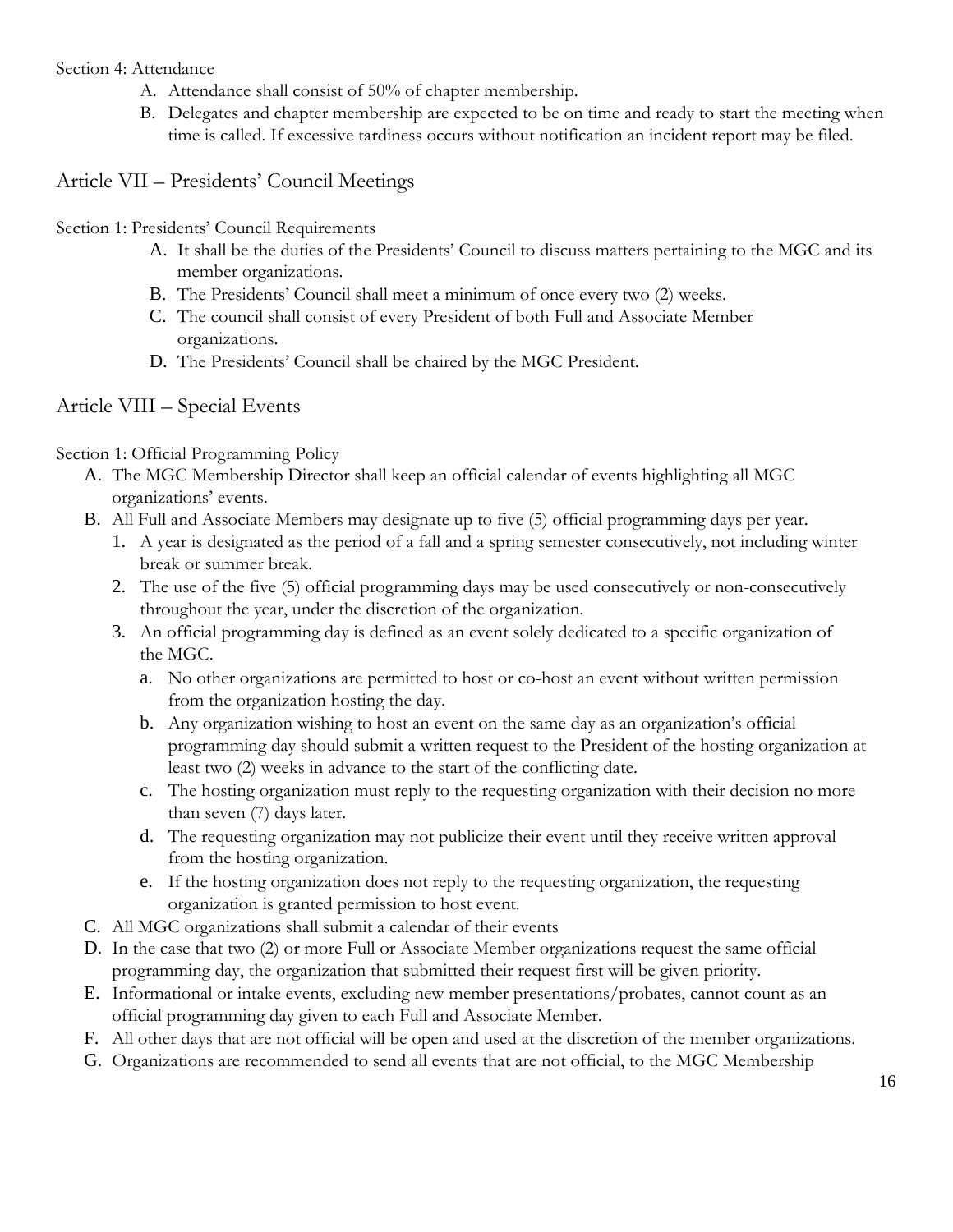Director to post on the main calendar.

- H. In the case that an organization needs to reschedule an official programming day, they should notify the MGC Membership Director at least ten (10) classdays prior to the official day.
	- 1. In the event the organization notifies the MGC Membership Director less than three (3) classdays prior to the date being reconsidered, the organization loses a recognized official MGC day(s).
	- 2. Upon the circumstance that an official day is to be rescheduled, an organization's request will be granted per availability on the main calendar.
- I. Reservations for official programming days may be made beginning on the following dates. If this date falls on a weekend or an official University-sponsored holiday, the selection process shall begin on the last classday prior to the due date.
	- 1. April 1: Fall selection
	- 2. June 15: Fall events calendar
	- 3. October 1: Spring selection
	- 4. October 15: Spring events calendar

# Article IX – Finance

Section 1: Membership Dues

- A. Dues shall be thirteen dollars (\$13) per member per organization. Dues shall be paid no later than the second Town Hall Meeting of each semester.
- B. If an organization does not pay its dues by the second Town Hall Meeting of a semester, a violation report will be filed

Section 2: Payment Plans

A. If an organization is unable to meet any of its financial obligations to the MGC, it shall be the organization's responsibility to make arrangements with the MGC Treasurer prior to payment being due.

# Article X – Fraternity and Sorority Advisor

Section 1: Duties

- A. The MGC Advisor(s) must be a paid employee of the Office of Fraternity & Sorority Life at Florida State University.
- B. The duties of the MGC Advisor(s) shall be as follows:
	- 1. Have knowledge of the MGC Constitution and Bylaws.
	- 2. Provide guidance.
	- 3. Support any and all decisions voted upon by the MGC.
	- 4. Serve as an unbiased liaison between Greek organizations and non-Greek organizations recognized by Florida State University.

# Article XI – Alcohol Policy

Section I – Guidelines

- A. Events where alcohol is present must conform to the following vendor guidelines:
	- 1. A licensed, insured company caters and serves the function and alcohol. The company must be licensed and insured as required by the state and local ordinances.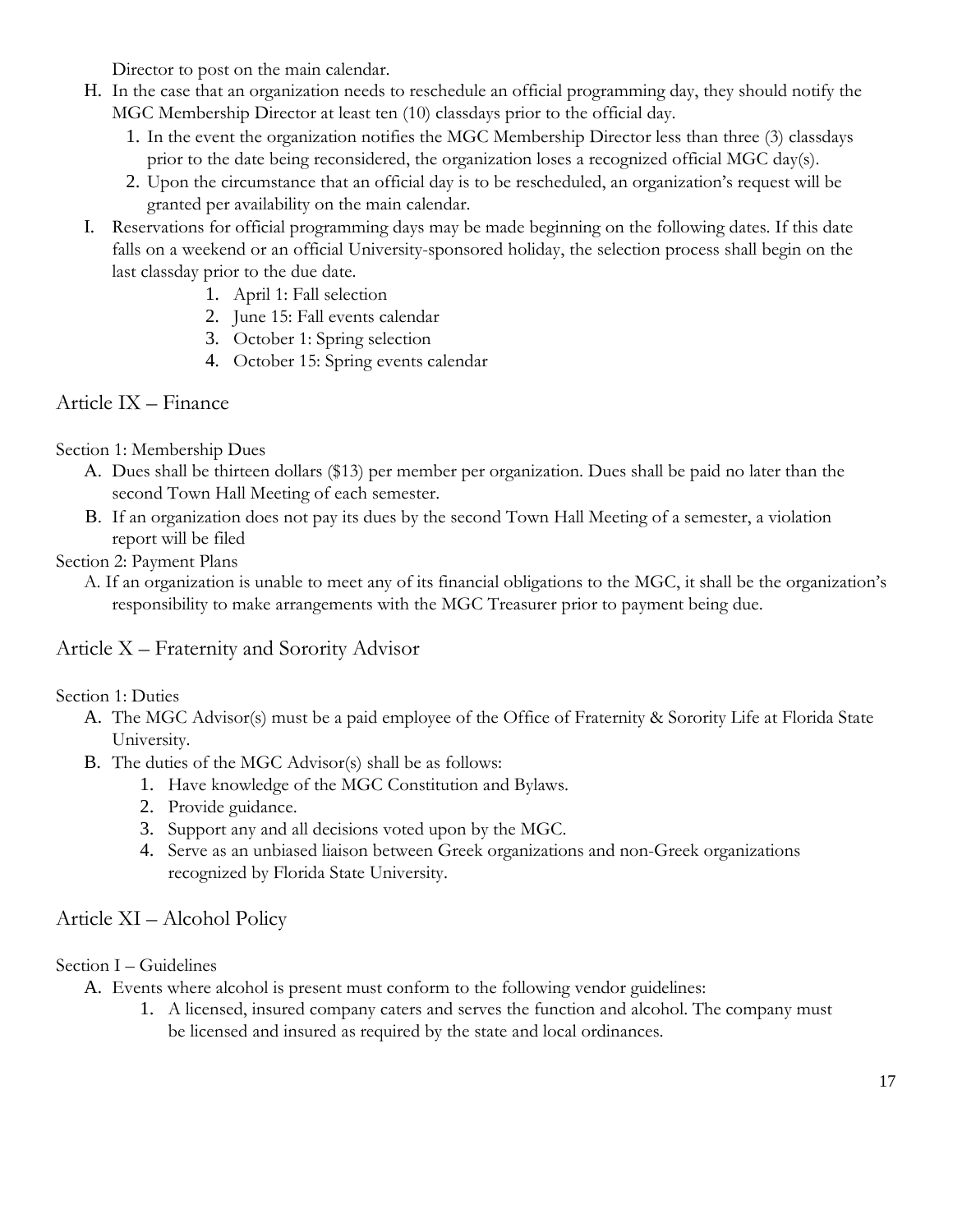2. The sponsorship or co-sponsorship of a function at a tavern (an establishment that receives fifty percent (50%) of their gross sales from alcohol purchases) is prohibited. Chapters are prohibited from entering into arrangements with the catering company to provide them a set amount of alcohol. This is the same as purchasing alcohol with chapter funds. The catering company must be paid for services only, not the purchase of alcohol in any manner.

Section II – Use/Purchase of Alcohol

- A. No organization shall furnish or cause to be furnished any alcoholic beverage to any person.
- B. Common sources of alcohol such as kegs, alcoholic punch, unmonitored bulk containers of alcohol, etc. are prohibited.
- C. Alcohol must not be directly or indirectly purchased by chapter funds (no slush funds, no passing the hat, etc.).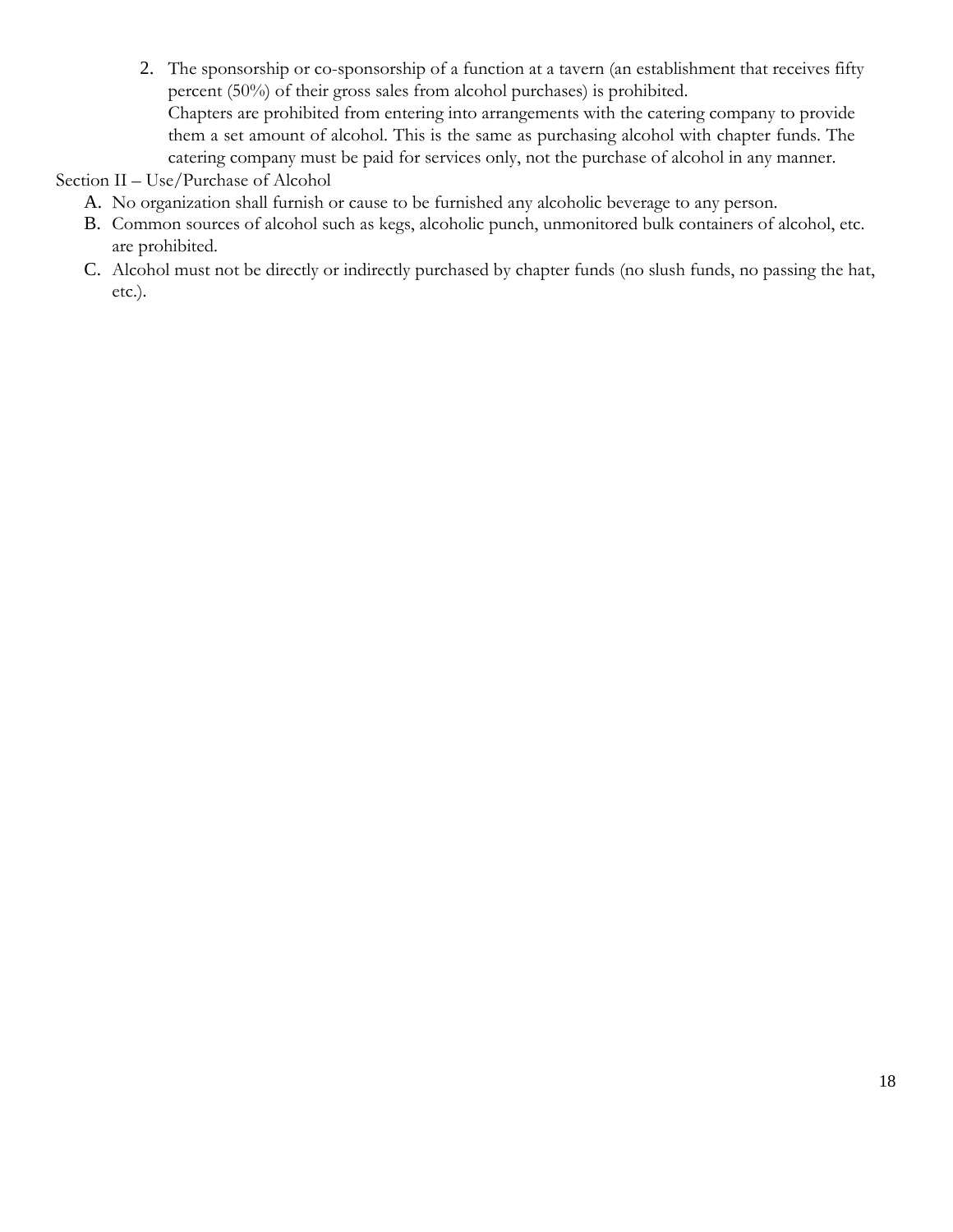## **APPENDIX A**

## **Terminology**

- **Active member A member who pays chapter dues.**
- **Bad Standing** The time period in which an organization has lost their good standing and is attempting to regain their good standing status.
- **Class days** A period of twenty four (24) hours where class is in session for all campus students during the fall or spring semester.
- **Community Service** An event that includes unpaid work for the betterment of the local community.
- **Cultural Awareness**  An informational event which promotes the knowledge of different cultures.
- **Fiscal year**  $A$  total of three hundred sixty five (365) days including the summer.
- **Full Academic Semester**  As defined by Florida State University shall consist of a period of seventy (70) days plus finals week.
- **Good Standing**  When an organization or member meets the requirements as specified in the Constitution.
- **Probation** The time period in which an organization has lost their good standing and is attempting to regain their good standing status.
- **Publicizing**  Revealing to the public of any plans of hosting any type of event. Including but not limited to flyers, social media, as well as any type of printing, websites, email marketing etc.
- **Public Events**  Includes fundraisers, seminars, public community service, philanthropies, public socials, conflicting Sorority/Fraternity informational meetings.
- **Seminar** An educational discussion or lecture promoting intellectual enlightenment.
- **Social** An interactive gathering.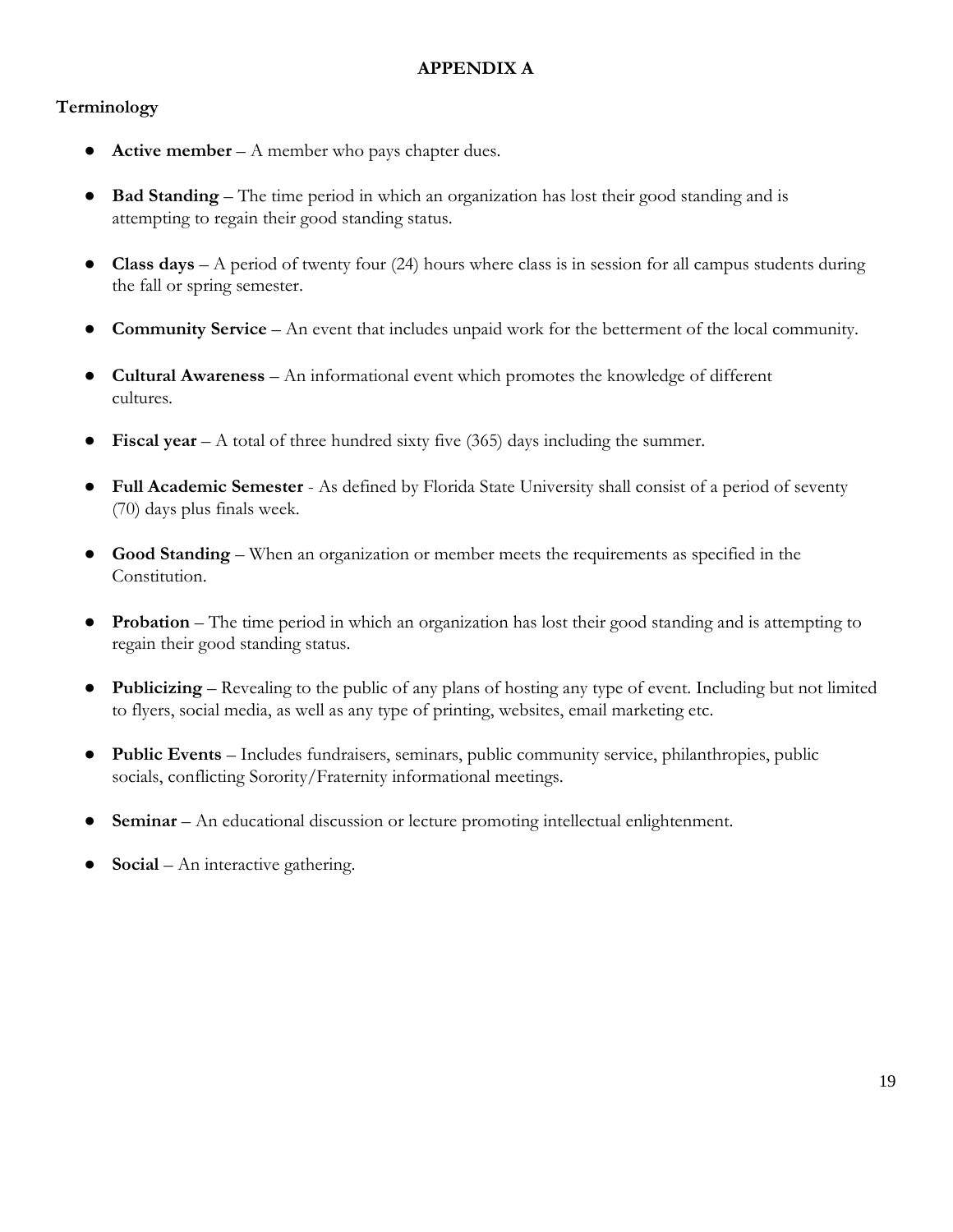#### **APPENDIX B**

The founding members of the MGC are as follows:

Delta Phi Delta National Multicultural Fraternity, Inc. (F.) Sigma Lambda Beta International Fraternity, Inc. (S.) Sigma Lambda Gamma National Sorority, Inc.  $(S.G)$ 

The founding history is as follows:

In December of 1999 representatives of Sigma Lambda Beta International Fraternity, Inc., Sigma Lambda Gamma National Sorority, Inc., and Delta Phi Delta Multicultural Fraternity, Inc., with the help of Angela Simmons, the Office of Fraternity & Sorority Life Adviser, met to forge a new governing body that would embrace and encourage Greek Organizations of various backgrounds and foundations. The original members that formed the founding committee for this new organization were Guillermo Salmón and Gil Cancel-Comás of Sigma Lambda Beta

International Fraternity, Inc., Yhacelli Morillo and Ginelle Rivero of Sigma Lambda Gamma National Sorority, Inc., and Steven Anderson and Ignacio Mantovani of Delta Phi Delta Multicultural Fraternity, Inc.

These meetings could not be held without the attendance from a representative of each organization. Therefore, it was not until January of 2000 that the three organizations resumed meetings for the creation of a new council. A group of women interested in starting a new sorority were introduced to the founding committee by Angela Simmons. These women were permitted to sit in on the meetings. However, because they were not yet an official Greek organization at Florida State University, their attendance was not mandatory and therefore could not be recognized as official members of the council.

In the summer of 2000 all the groundwork for the council's inception was laid, and the Multicultural Council for Greek Organizations (MGC) was accepted into Office of Fraternity & Sorority Life as a council. Yhacelli Morillo, a sister of Sigma Lambda Gamma National Sorority, Inc, was appointed as the head of the Multicultural Council.

In the Fall Semester of 2000 the first interim Executive Board consisted of Gil Cancel- Comás as President, Sigma Lambda Beta*;* Ignacio Mantovani as Vice-President, Delta Phi Delta*;*Yhacelli Morillo as Treasurer, Sigma Lambda Gamma*;* and Arlene Borenstein as Secretary, Sigma Lambda Gamma.

The MGC hosted its first week in September of 2000. The week included a social at a local dance club and a meet the MGC event where members presented their organizations to the public.

In January 2001, the First Official Board of the Multicultural Council was set in place. The board consisted of Arlene Borenstein as President, Sigma Lambda Gamma*;* Ryan Reade as Vice-President, Sigma Lambda Beta*;*  Ignacio Mantovani as Treasurer, Delta Phi Delta*;* TaliaLeon as Secretary, Sigma Lambda Gamma*;* and David Aviles as Membership Director, Sigma Lambda Beta.

In the Spring Semester of 2009, our official Logo was created by Santiago Arenas a member of Sigma Lambda Beta International Fraternity, Inc.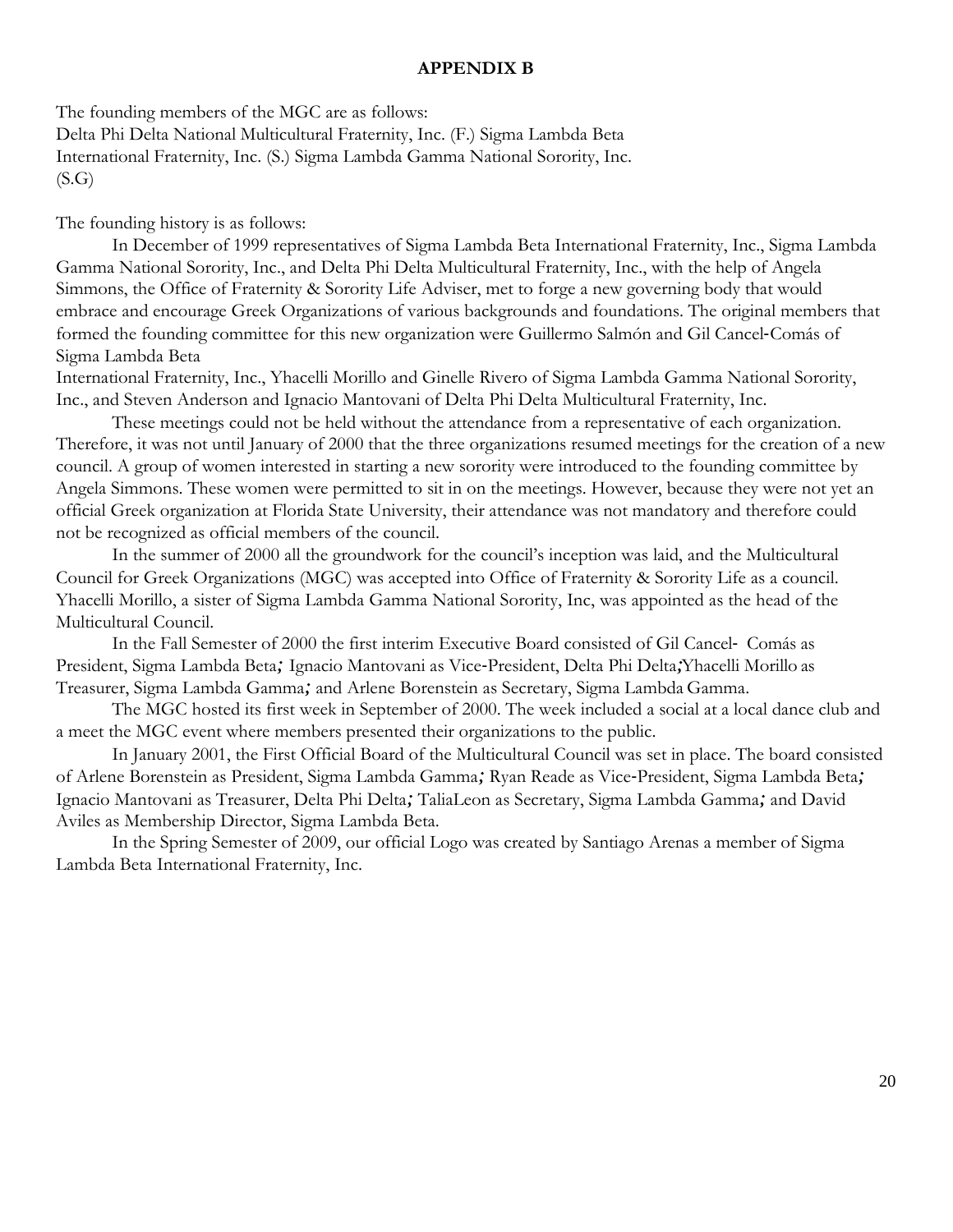### **APPENDIX C**

Expansion Policy

Section 1: Purpose of MGC Expansion

The Purpose of MGC Expansion shall be to establish or re-establish culturally based sororities and fraternities that serve under-represented student populations at FSU. The selected organizations shall introduce a new identity, foster leadership, enhance unity rather than unnecessary competition, and contribute to the principles of MGC.

Section 2: MGC Expansion Committee

The MGC Expansion Committee will be consisted of:

- 2 Members from the Office of Fraternity and Sorority Life (OFSL)
- 1 Delegate from each active Chapter & an optional alternate from each chapter (for presentations only)
- MGC's Membership Director, President, and Vice President

The delegates are responsible for reviewing all Expansion packets/materials, discuss petitioning organizations strength and weaknesses, voting, and be present at all presentations.

Section 3: Voting

- 1. The OFSL members, Membership Director, President, and Vice President of MGC will not be included in the vote, only the delegates chosen from each active chapter.
- 2. The petitioning organization must receive a three-fourths (3/4) vote from the MGC Expansion Committee, delegates only, before presenting their organization to the committee.
- 3. The petitioning organization must receive a three-fourths (3/4) vote from the MGC Expansion Committee, delegates only, after their presentation to be accepted into the MGC to receive colony status.

Section 4: Prior to initiation into any Greek-lettered organization, the potential candidates group must adhere to the following guidelines:

- 1. The potential candidate must meet with the MGC Advisor(s) to discuss rules and regulations. Must submit a completed Expansion packet to the MGC Advisor.
- 2. Must submit a completed Expansion packet to the MGC Advsor.
- 3. Expansion Packets may be found on the Office of Fraternity and Sorority Life website at: <http://union.fsu.edu/ofsl/>
- 4. The MGC does not guarantee Colony Status or Associate Membership Status based on the fulfillment of these guidelines. The Expansion Committee will make decision based on the needs of the council.

Section 5: Timeline of the Expansion Process:

- 1. Expansion process will be the first 8 weeks of classes
- 2. Applications will be due the 3rd week of the semester.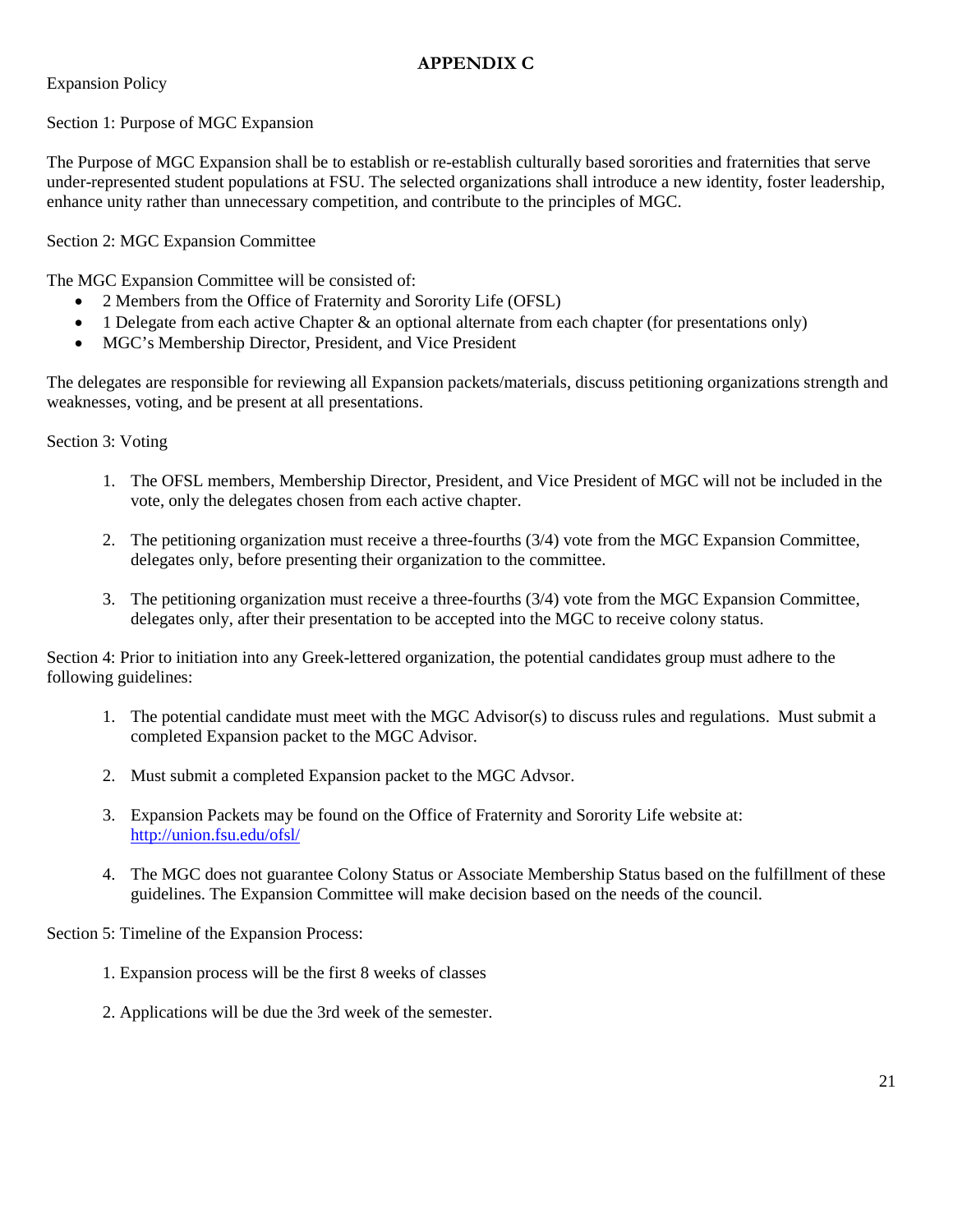3. Expansion committee will review application packets during the  $4<sup>th</sup>$  and  $5<sup>th</sup>$  weeks of the semester after the packets are due.

4. Expansion committee will discuss/vote on which organizations to bring to campus during the reviewing weeks.

5. Decisions regarding invitations to present will be sent within 3 business days of the committee vote. Declining letters should be sent out within a week of the committee vote.

6. Presentations will be during the last 3 weeks of the 8-week timeline after the Expansion Committee's decision to bring an organization to campus.

7. The committee will vote on the  $8<sup>th</sup>$  week after all of the potential organizations present.

8. Decision letters regarding colony status will be sent within 3 business days of the presentation vote. Declining letters should be sent out within a week of the committee vote.

9. Selected group(s) will meet with the Office of Fraternity and Sorority Life and discuss Colony status before beginning intake.

10. Groups may begin intake after meeting with the Office of Fraternity and Sorority Life.

11. Selected group(s) will become a Colony of MGC within an academic semester, not including the summer semester's A, B, or C.

12. Group(s) will have 3 academic semesters, not including the summer semester's A, B, or C from becoming a Colony to fulfill all requirements to seek Associate Membership.

Section 6: Application Requirements:

- Letter of Intent including but not limited to:
	- a. Purpose
	- b. Target groups
		- c. Short term goals (1 year)
			- d. Long term goals (3 -5 years)
- Letter of Support from National Organization
- Proof of at least a one million dollars (\$1,000,000) insurance policy
- Constitution  $& By-Laws$  of national organization
- History of Organization including, but not limited to:
	- a. National history (founding history, values, etc.)
	- b. Status of the last five colonies/chapters established
	- c. Intake/New Member Curriculum/Process including length of time the new member education program spans before initiation (will only be viewed by the OFSL staff).
	- d. National community service/philanthropy efforts.
- Current Area Resources
	- o National or MGC affiliated alumni advisor
	- o Area Alumni
	- o Current chapters
- Membership Growth Plan
- Any past disciplinary action/ judicial sanctions for all chapters.